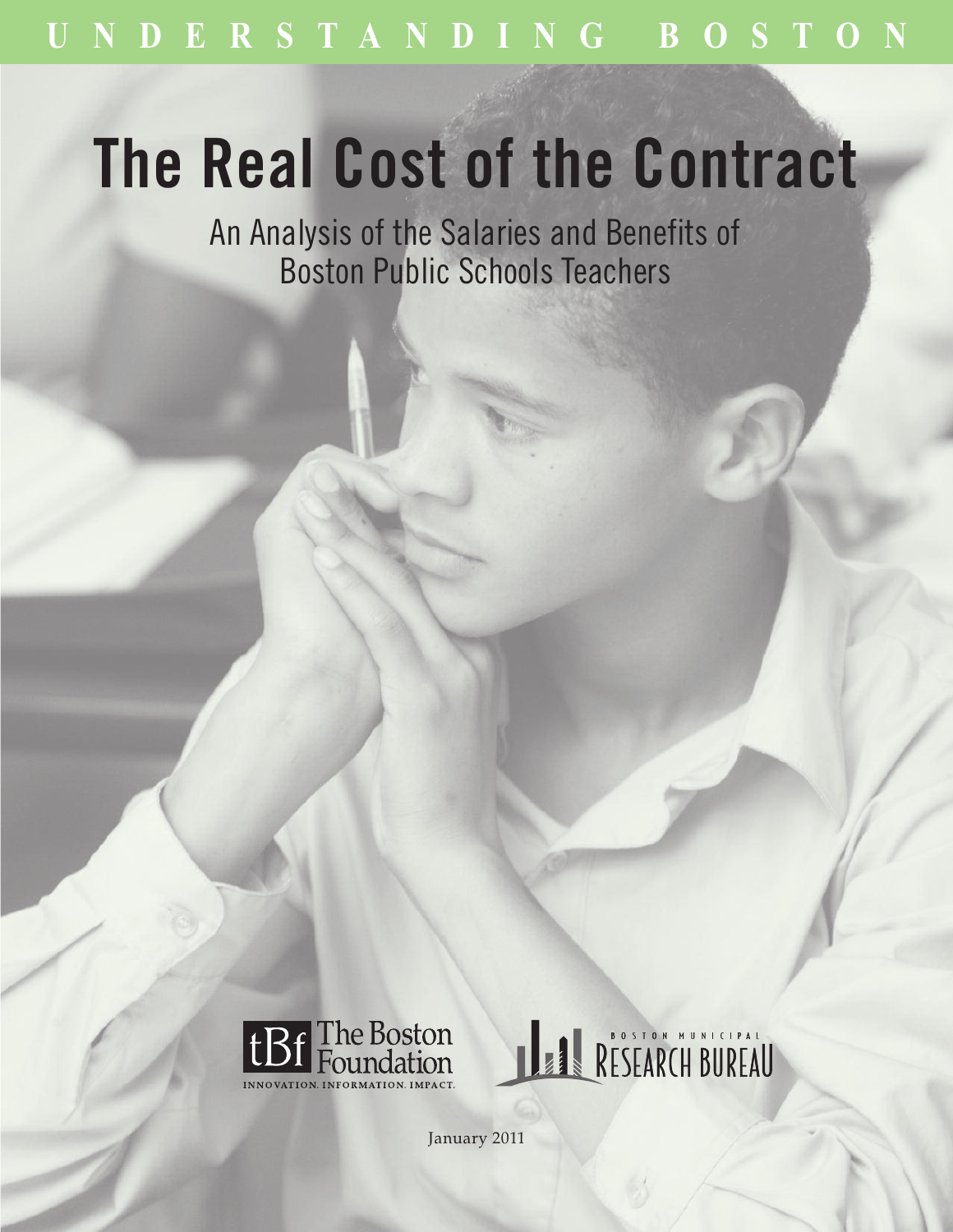## **The Boston Foundation**

The Boston Foundation, Greater Boston's community foundation, is one of the oldest and largest community foundations in the nation, with assets of \$733 million. In Fiscal Year 2010, the Foundation and its donors made more than \$82 million in grants to nonprofit organizations and received gifts of close to \$83 million. The Foundation is made up of some 900 separate charitable funds established by donors either for the general benefit of the community or for special purposes. The Boston Foundation also serves as a major civic leader, provider of information, convener, and sponsor of special initiatives designed to address the community's and region's most pressing challenges. For more information about the Boston Foundation, visit www.tbf.org or call 617-338-1700.

## **Boston Municipal Research Bureau**

The Boston Municipal Research Bureau is a nonprofit research organization established in 1932 to promote more efficient, economical and responsible government for Boston. Independent and nonpartisan, the Research Bureau develops objective analysis and accurate data to support sound management of city government and bring an unbiased analytical perspective to the finance and public policy choices made in Boston. For more information about the Research Bureau, visit www.bmrb.org or call 617-227-1900.

**UNDERSTANDING BOSTON** is a series of forums, educational events, and research sponsored by the Boston Foundation to provide information and insight into issues affecting Boston, its neighborhoods, and the region. By working in collaboration with a wide range of partners, the Boston Foundation provides opportunities for people to come together to explore challenges facing our constantly changing community and to develop an informed civic agenda.

*Cover Photo:* Richard Howard, Richard Howard Photography

© 2011 by the Boston Foundation. All rights reserved.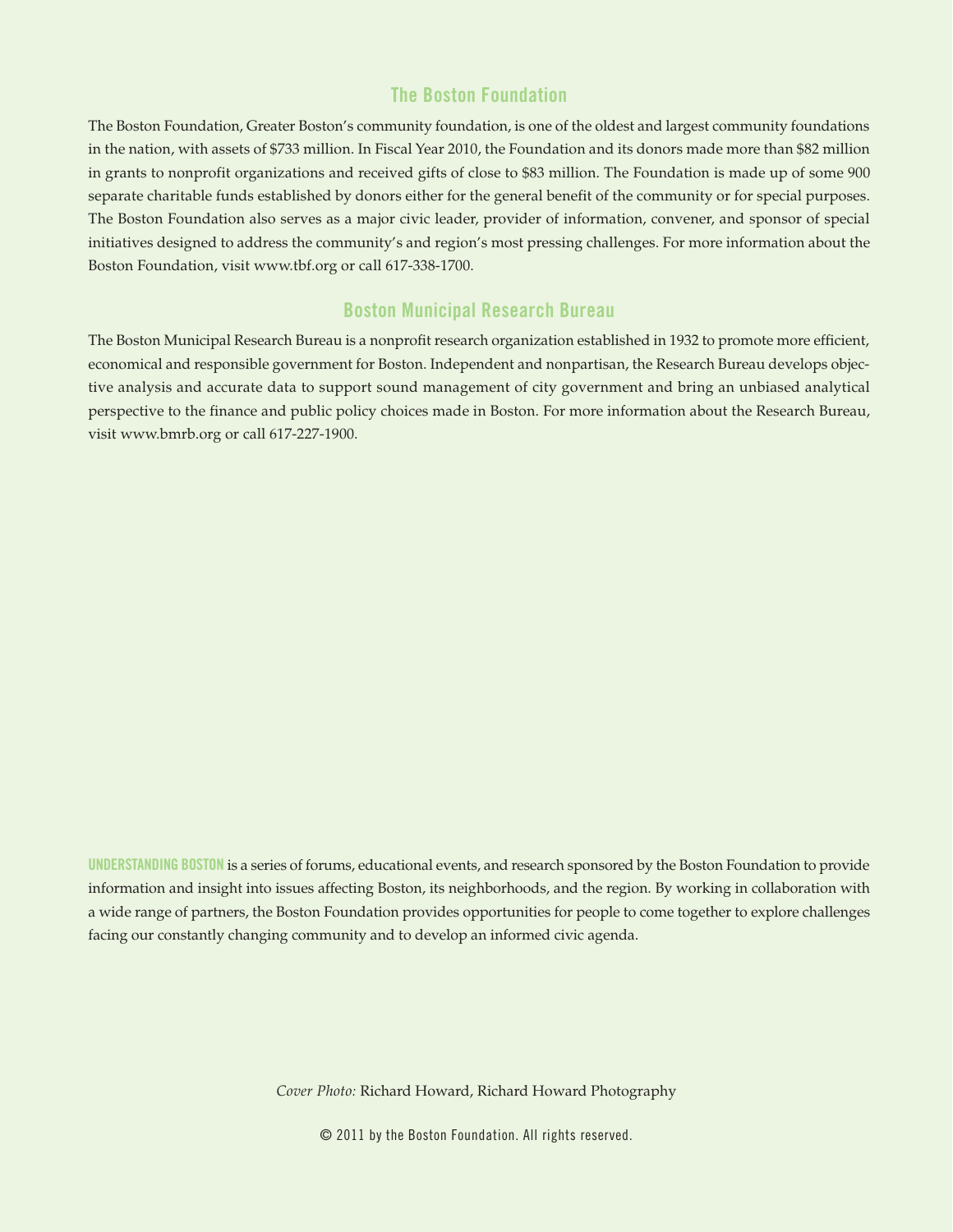## **UNDERSTANDING BOSTON**

# **The Real Cost of the Contract**

## **An Analysis of the Salaries and Benefits of Boston Public Schools Teachers**

#### **Authors:**

Samuel R. Tyler President Boston Municipal Research Bureau

Elaine Dandurand Beattie Vice President Boston Municipal Research Bureau

#### **Editor:**

Keith A. Mahoney Director of Public Affairs The Boston Foundation

## **Project Coordination:**

Mary Jo Meisner Vice President for Communications, Community Relations and Public Affairs The Boston Foundation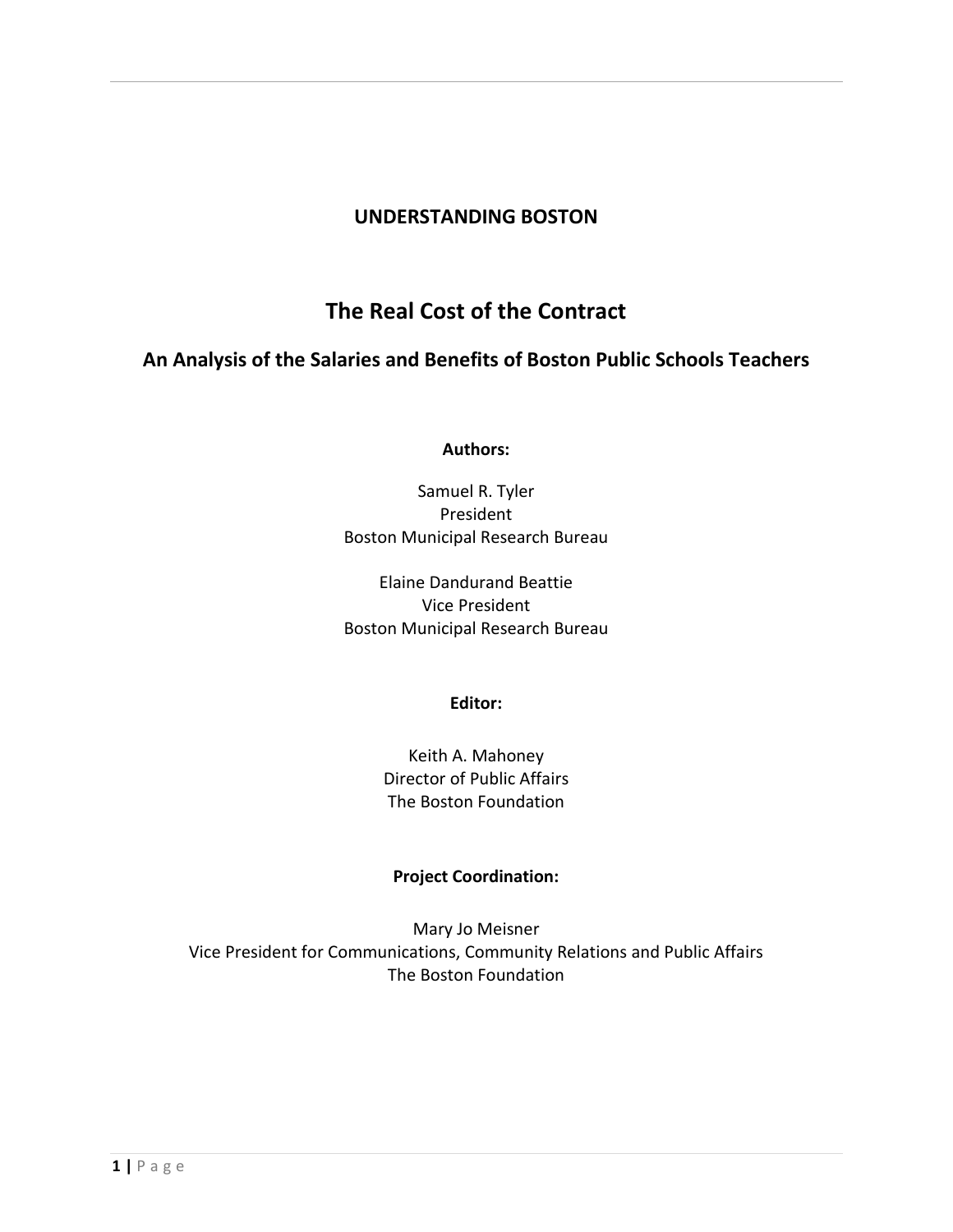January, 2011

#### Dear Friends;

This an exciting time for public education in Boston, and a tremendous opportunity to make lasting improvements in the lives of its children. Almost one year ago, on Martin Luther King Day, Governor Patrick signed *An Act to Close the Achievement Gap*, which provided the superintendent with new intervention powers to turn around the Boston's underperforming schools and raised the cap on public charter schools. In August of 2010, the Commonwealth of Massachusetts won a \$250 million Race to the Top grant from the federal government, with the highest score of any state in the nation. With the momentum of these two important victories for education we now turn to the third challenge – ensuring that a new contract between the Boston School Committee and the Boston Teachers Union will create real change in relationships and rules flexibility, so that children in our capital city are at the center.

This report, *The Real Cost of the Contract: An Analysis of the Salary and Benefits of Boston Public Schools Teachers*, prepared by the Boston Municipal Research Bureau as part of the Foundation's *Understanding Boston* series, shows how a representative teacher with three years in the system and a bachelor's degree plus 15 graduate credits who received \$50,057 in overall compensation in the 2005-2006 school year would have seen that compensation increase to \$72,059 by 2010, a 44 percent increase over the life of the current contract. Most discussions on the contract have focused on the negotiated annual salary increases of 2 percent in year one, 3 percent in year two, and 4 percent in both year three and four. This report shows that the cost was actually much greater, with salary increases built into the contract based on length of time in the system and educational attainment. These increases have no relation to school or teacher performance, nor do they reflect the harsh economic environment and difficult budget realities facing the city.

At the core of any lasting school reform are teachers. They are the ones who are doing the work, and they need a greater role in decision making at the school level. Incentives must be available to encourage high-performing teachers who have shown demonstrable results assume the most challenging posts and take additional responsibility. Their compensation reflects the professional nature of teachers, yet the current contract only rewards time in the system and the number of graduate credits accumulated.

It is time to recognize that performance measures and accountability must be added to that equation. Only then can our public schools attract, retain, and reward the teachers necessary to provide a world class school system for the children of Boston.

Sincerely,

Puilson

Paul S. Grogan President and CEO The Boston Foundation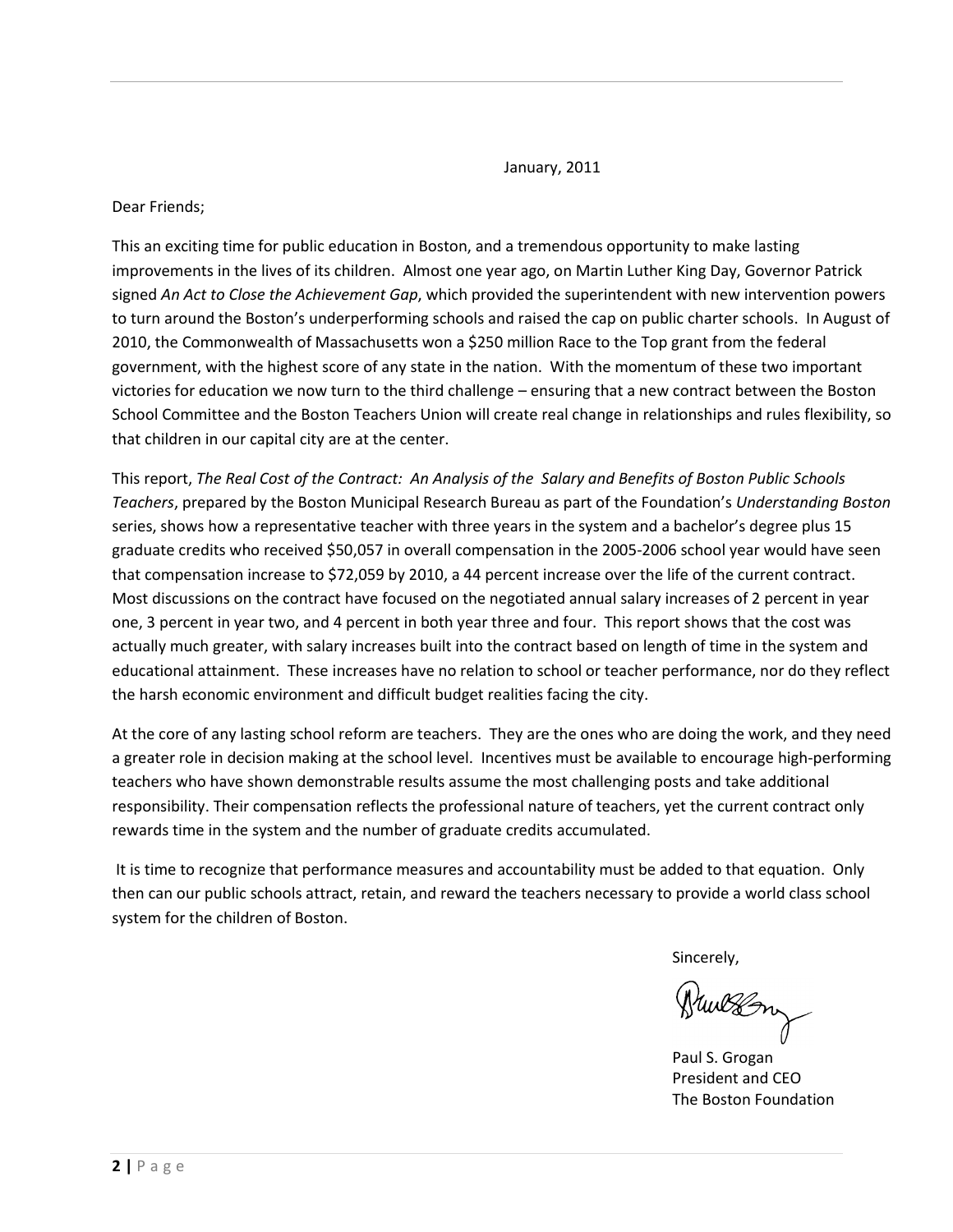## **Introduction**

The Boston Public Schools (BPS) is facing another challenging year as it strives to affect meaningful changes that will contribute to improved student performance at a time of limited revenue growth. In a year where BPS is wrestling with an estimated budget gap of \$63 million, all Boston teachers will see an increase in pay that has no relation to school or student performance. As of November, 2010, the average annual salary of the 5,095 teachers in the BPS is \$71,830, higher than eight surrounding cities and towns. A representative teacher with three years in the system and a bachelor's degree plus 15 graduate credits who received \$50,057 in overall compensation in the 2005-2006 school year would have seen that compensation increase to \$72,059 by 2009- 2010 school year. That is an increase of 44 percent in four years with no additional educational attainment.

BPS teachers now reach the maximum level of salary after nine years, the shortest length of any major school district. After nine years of service they receive career awards that increase their pay at 10 years of service and every five years thereafter. BPS teachers also receive additional salary increases that reward teachers for graduate degrees and graduate credits. The amount of resources allocated for step increases, changes in salary lanes, and career awards total \$20 million in fiscal 2011.

These increases in compensation are in addition to the annual salary increases negotiated in collective bargaining contracts for each year of the contract, and will be incurred despite the fact that the contract between the BPS and the Boston Teachers Union (BTU) expired on August 31, 2010.

To help solve next year's budget gap, the School Committee has approved the Superintendent's *Redesign and Reinvest* plan that is also intended to better address the academic needs of the students in Boston. Implementation of this plan will require a major realignment of school resources to support student achievement while improving fiscal stability through better management of resources. This plan will benefit teachers by helping them improve their skills through an improved teacher evaluation process, targeting professional development to meet specific teacher needs, and rewarding teachers for exceptional performance. Significant reforms in the teachers' contract are an important ingredient in the BPS plan, as spending for employee salaries and benefits represents approximately \$671.6 million or 82 percent of the BPS operating budget in fiscal 2011. The City's ability to further assist the School Department is limited by the expectation of a fourth consecutive year of state aid cuts for fiscal 2012 that will be deeper than experienced this year, coupled with the loss of federal stimulus funds for operations that were used in the FY11 state BPS budget.

In order to understand the impact of the proposed contract changes, it is important first to understand the expired contract and how resources are now allocated for teacher salaries and benefits. That is the purpose of this report, to explain the total compensation provided a typical Boston Public Schools teacher.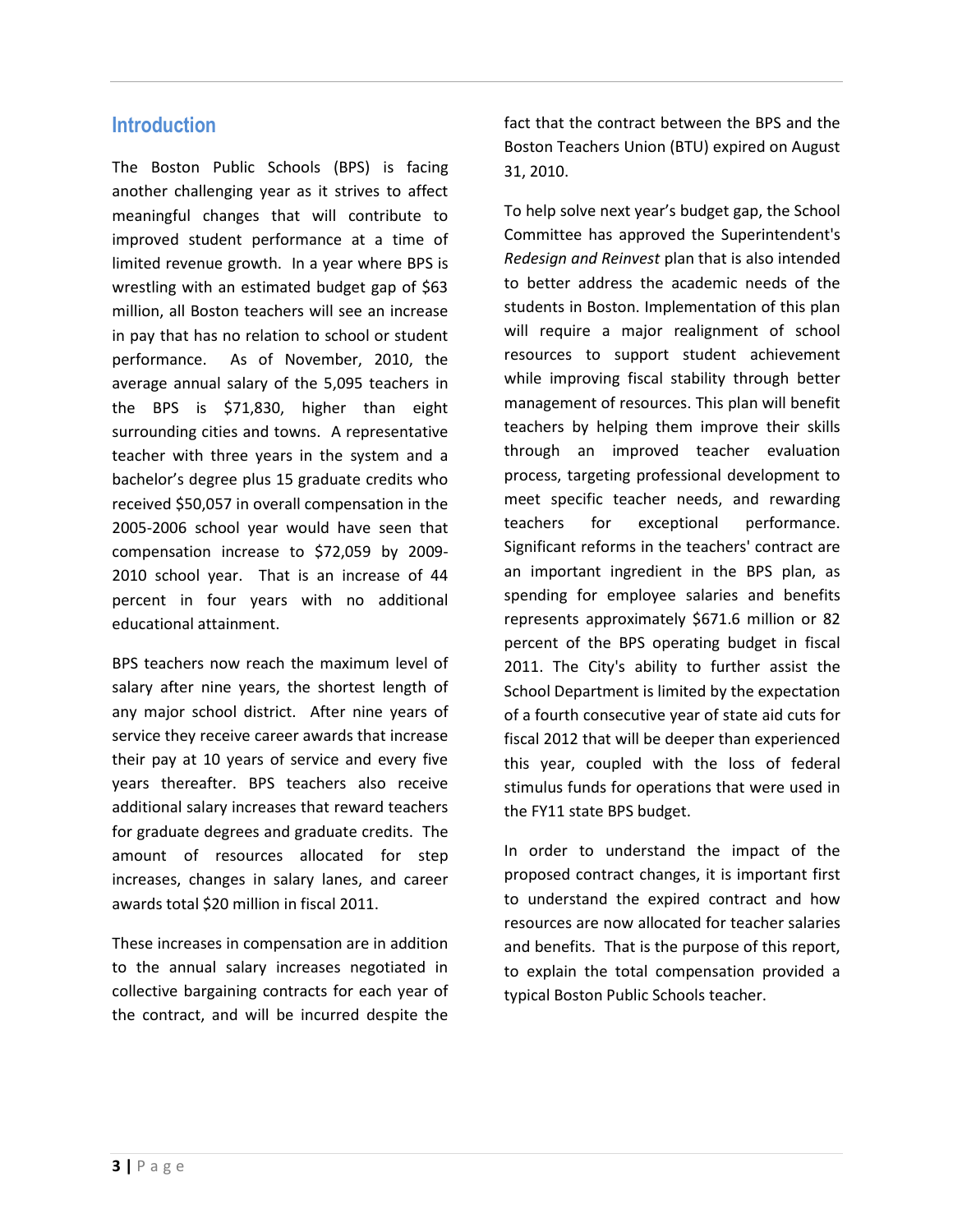#### **BPS Budget at a Glance**

The Boston Public Schools has a \$821.4 million general fund budget that serves 56,742 students throughout 134 schools. This year, 82% of the budget or \$671.6 million is spent on employee salaries and benefits combined. Salaries for teachers total \$399.2 million or 49 percent of the total BPS budget. In FY11, \$9.1 million is expected to be paid for teacher step increases. Teacher health insurance is budgeted at \$52.5 million while the BTU Health and Welfare Fund totals \$8.4 million

The focus of this report is mainly on a traditional teacher and not teachers who are in extended day schools such as McKinley schools, Pilot schools, turnaround schools, a Project Promise school or any other extended day school for which they receive extra compensation for extended time. in fiscal 2011.

Key findings of this report include:

- The BPS pay scale is very traditional, focusing on length of employment and educational attainment as a means of increasing salaries, rather than on the teacher's job performance.
- **Boston teachers can attain top pay more** quickly than their counterparts elsewhere. A 2010 report indicated that reaching the maximum salary in nine years for teachers in Boston is the shortest of any of the largest 75 school districts in the country plus one district from each state not represented in the top 75.
- Each step increases a teacher's salary by 5 percent to 6 percent in addition to the

negotiated salary increase. Teacher salaries also grow by the level of educational attainment, placing each teacher in one of nine salary lanes which reward teachers for earning higher degrees and graduate credits. Educational research now indicates that the correlation of advanced coursework and higher student achievement is weak.

- **BPS** teachers receive excellent benefits, even by municipal employee standards, including health and life insurance offered to all city employees, sick and personal leave, plus benefits not available to other City of Boston employees.
- In calendar year 2009, \$9.9 million was paid out for accumulated sick leave for all BPS employees who left the district. For teachers who left the district, the sick leave payout ranged from \$41 for one teacher to a high of \$81,729 for another teacher. BPS teachers receive 15 sick days and four personal days every year, with no limit on the amount of sick time a teacher can accumulate.
- Salary increases, step increases, change in academic lanes and other differentials can add considerably to the base pay of a teacher. In one case, not including differentials, a teacher with a bachelor's degree plus 15 graduate credits at step 3 (meaning three years of service) in 2005, earning \$50,057, and who received his or her master's degree by August 2010, would earn \$74,196, and experience a \$24,139 or 48.2 percent salary increase over the life of the four-year contract.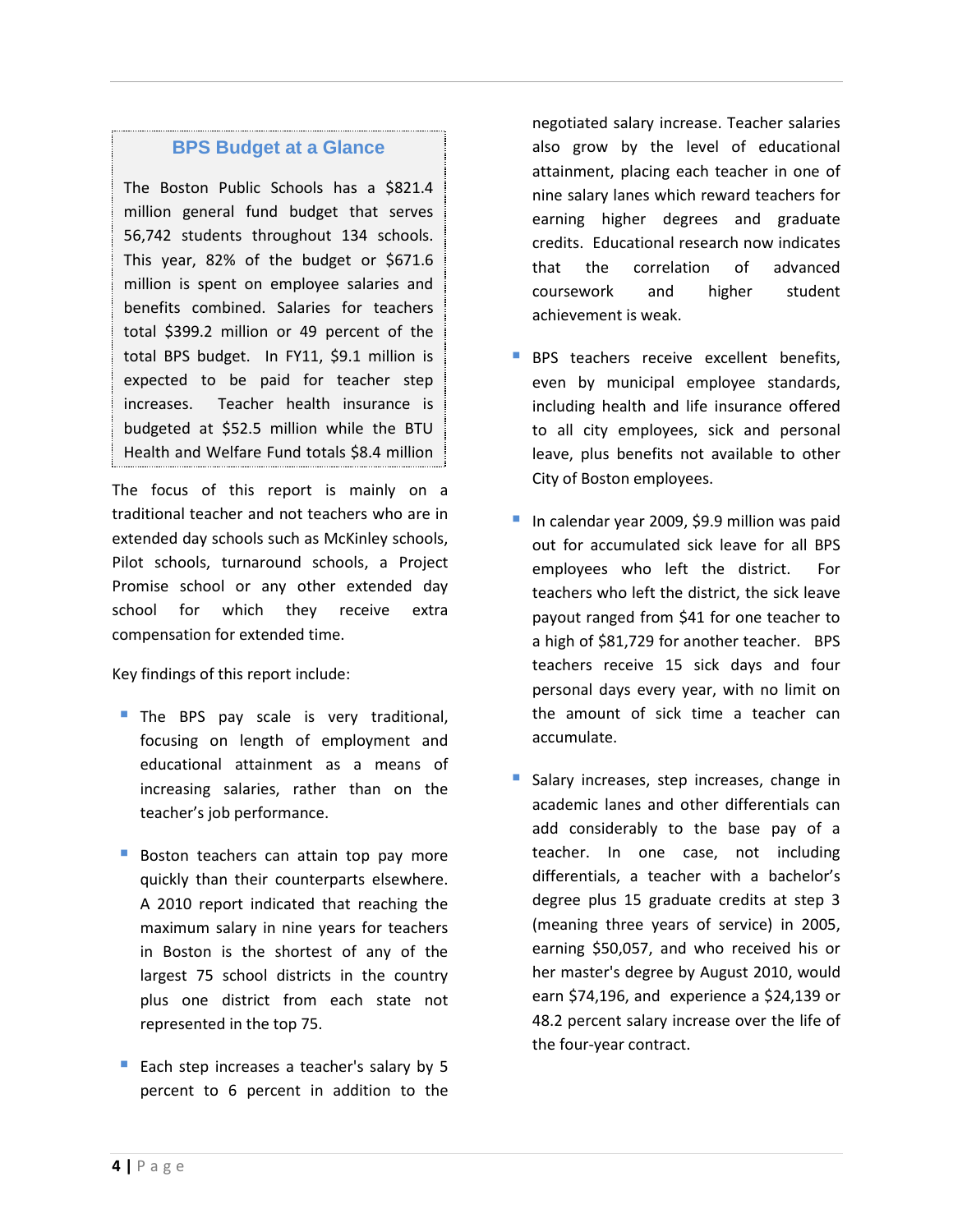- **BPS teachers are highly educated with more** than 80 percent having attained a master's degree or higher. Most teachers have several years of teaching experience with 58 percent paid at the top step of the salary schedule.
- A Boston teacher's total annual compensation, including benefits and salary differentials, can exceed his or her salary base by 29.2 percent to 40.6 percent depending on length of service, educational attainment, or additional responsibilities. A teacher with a master's degree and 75 graduate credits (masters +75), in step 9 this year, can add approximately \$27,070 or 29.2 percent more to his or her compensation once benefits, career awards and differentials are included. Benefits of health insurance and Health and Welfare services alone add \$17,113 or 18.5 percent to the salary base. Differentials are extra pay for such things as board certification, mentoring fellow teachers, working at a school with extended day or other nontraditional schools, or compensation for missed planning and development periods. The annual normal costs for teacher pensions are not included in this calculation.
- **BPS** teachers contractually have a shorter school day than their counterparts around the country. An elementary teacher is required to be at school six hours and 30 minutes, of which four hours and 42 minutes is direct instructional time. A secondary teacher is required to be at school six hours and 40 minutes, of which five hours and 7 minutes is direct instructional time.

## **How Teacher Compensation Works**

Compensation of a BPS teacher is contractually established in the contract. All BPS teachers are eligible for salaries and benefits that have been negotiated by the BPS and the BTU over many years. Salary levels are determined by a traditional salary schedule that focuses on length of employment and educational attainment as the means for salary increases. This report considers the salary schedule to be the base teacher salary. In addition to this base pay, there are many differentials, stipends, career awards and other components that increase a teacher's salary along with generous benefits.

The contract does not provide financial incentives that directly relate to the district's educational goals, such as encouraging exceptional teachers to work in hard-to-staff schools or recruiting candidates for hard-to-fill subjects such as math and science. Additionally, teachers may accrue salary increases for educational attainment at approved institutions, but with very few restrictions as far as the relevance of the course to the teacher's area of instruction.

The most recent contract with the BTU covered a period of four years that began on September 1, 2006, and expired on August 31, 2010. However, in practice the expired contract and many of its provisions remain in effect until a new contract is negotiated.

**Salary Schedule -** In Boston, the current salary schedule provides nine steps that are achieved annually until the maximum is reached in the ninth year. The schedule also provides for nine levels based on educational attainment (lanes). After reaching the maximum level of the salary schedule, teachers receive longevity or career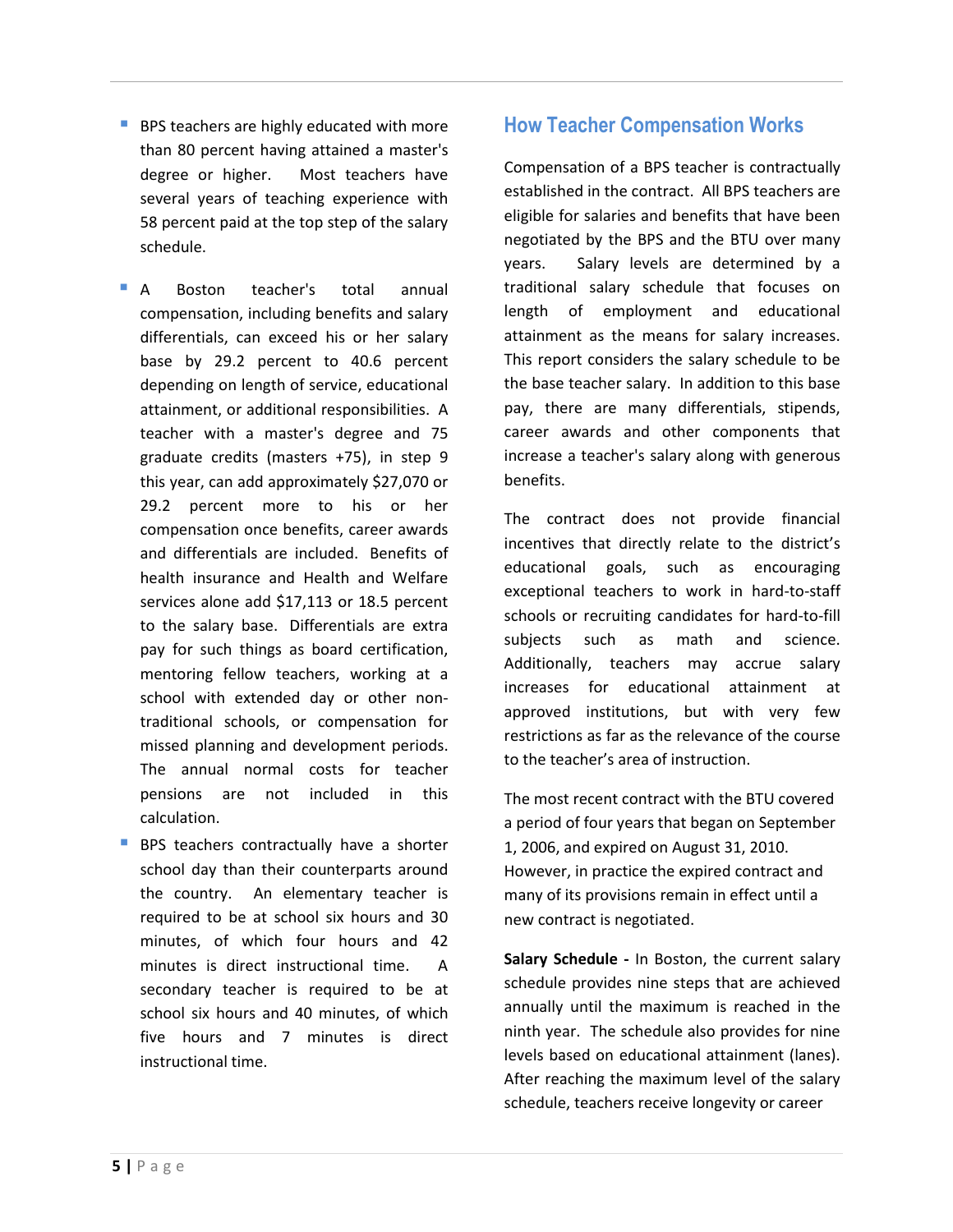#### **Table 1**

## **Boston Teachers Union Contract Increases**

#### **Latest Contract 2006-2010**

| % Increase |  |
|------------|--|
|            |  |

| Year 1            | 2.0% |
|-------------------|------|
| Year <sub>2</sub> | 3.0% |
| Year <sub>3</sub> |      |
| $9/08 - 1/09$     | 3.0% |
| 2/09-8/09         | 1.0% |
| Year 4            |      |
| $9/09 - 1/10$     | 3.0% |
| $2/10 - 8/10$     | 1.0% |
|                   |      |

Source: BPS & BTU Contract 9/1/06 - 8/31/10 and Salary Schedule.

awards after the completion of a selected number of years. These increases in compensation are in addition to the annual salary increases negotiated in collective bargaining contracts for each year of the contract.

The most recent contract included a 14 percent compounded salary increase for teachers. The negotiated increases for each year of the contract are illustrated in Table 1. Lately, as a means of providing teachers with the annualized benefit of a yearly accumulated salary increase but to manage the actual expense for the year, contracts have split some years into two different salary increases that take effect at different times of the year. As will be discussed below, the combination of an annual salary increase with a step increase and perhaps a lane change due to additional educational credits can produce a significant increase in a teacher's salary over the life of a contract.

**Step Increases** - Teachers not at the maximum step of the salary schedule receive a step increase each year on the anniversary of their employment. These salary increases are automatic and not contingent upon any performance evaluations or indications of student performance. In fiscal 2011, \$9.1 million is expected to be paid for teacher step increases. Step increases are received each year even if a contract has expired and a new contract has not yet been negotiated as is the situation in Boston now. In the most recent contract, step increases average between 5 percent and 6 percent each year. **(Appendix A)**

Boston teachers receive their highest annual raise in their second year of teaching due primarily to a double-digit jump in their step increase. This year, a teacher with a bachelor's degree will receive a step increase of 12.2 percent in his or her second year while a teacher with a master's degree will receive a 12.7 percent increase. A teacher with a master's and 45 credits will receive a 13.1 percent increase in the second year. An annual salary increase on top of the step increase would add to the overall pay increase for the year.

A 2010 report prepared by the National Council on Teacher Quality (NCTQ) on the Boston Public Schools, *Human Capital in Boston Public Schools*, indicated that reaching the maximum salary in nine years for teachers in Boston is the shortest of any of the 100 school districts in its data base. The NCTQ data base consists of the largest 75 school districts in the country plus one district from each state not represented in the top 75. This report was commissioned by the Massachusetts Business Alliance for Education.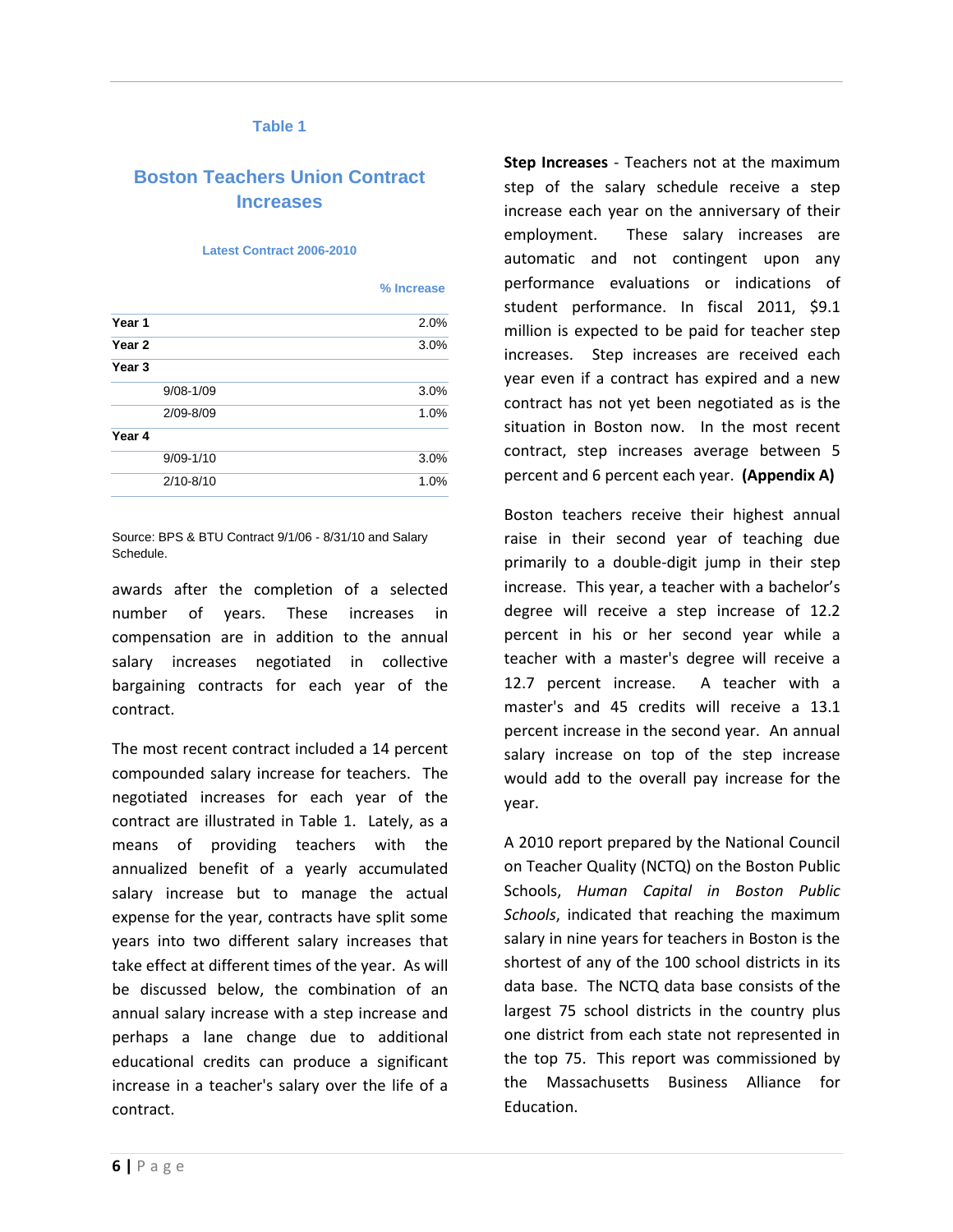**Salary Lanes** - Teacher salaries also grow by the level of educational attainment, placing each teacher in one of nine salary lanes which reward teachers for earning higher degrees and additional graduate credits. The lanes begin at bachelor's degree and continue up to doctorate, with lanes for master's degree and increments of 15 graduate credits over bachelor's and master's degrees. In fiscal 2011 approximately \$1.6 million was allotted for changes in salary lanes. The current teachers' contract does not authorize the Superintendent or principals or headmasters to approve higher degrees or courses in the subject area they teach or to address weaknesses identified through teacher evaluations.

Accordingly, a teacher who had a bachelor's degree plus 15 graduate credits and was at step 3 in the 2005-2006 school year and who received a master's degree by August 2010 (year four of the contract - school year 2009- 2010) would experience a \$24,139 or 48.2 percent salary increase over the life of the fouryear contract due to the contract salary increases, step increases, and lane changes. Additionally, this same scenario without educational advancement would result in a \$22,002 or 44 percent increase in compensation over the life of the four-year contract. In another scenario, a teacher at the maximum step who received the contract salary increases, plus career awards would receive an increase of \$10,915 or 15.4 percent. (Table 2)

#### **Table 2**

#### **Bachelors +15 to a Masters Degree**

| \$50.057 Bachelor's+15 S3 |
|---------------------------|
| \$53,906 Bachelor's+15 S4 |
| \$74,196 Masters S7       |
|                           |
|                           |
| \$24,139                  |
| 48.2%                     |
|                           |

#### **Bachelors +15 Without Degree Advancement**

| 2005-2006 SY                            | \$50.057 Bachelor's+15 S3 |
|-----------------------------------------|---------------------------|
| 2006-2007 SY                            | \$53.906 Bachelor's+15 S4 |
| 2009-2010 SY                            | \$72,059 Bachelor's+15 S7 |
| Variance 2005-2006<br>SY 2009 - 2010 SY | \$22,002                  |
| %                                       | 44.0%                     |

## **Bachelors +15 At Maximum Without Degree Advancement**

| 2005-2006 SY                            | \$71,077 Bachelor's+15 S9 |
|-----------------------------------------|---------------------------|
| 2006-2007 SY                            | \$72,474 Bachelor's+15 S9 |
| 2009-2010 SY                            | \$81,992 Bachelor's+15 S9 |
| Variance 2005-2006<br>SY 2009 - 2010 SY | \$10.915                  |
| ℅                                       | $15.4\%$                  |

\* Assumes 11 years of experience in 2005 and 15 years of experience in 2010. This results in career awards of \$1,250 and \$1,950 respectively.

\*\*SY = School Year

Source: BPS & BTU Contract 9/1/06 - 8/31/10 and Salary Schedule.

The standard of compensating teachers based on earning graduate degrees and credits is being challenged as educational research has indicated that the correlation of advanced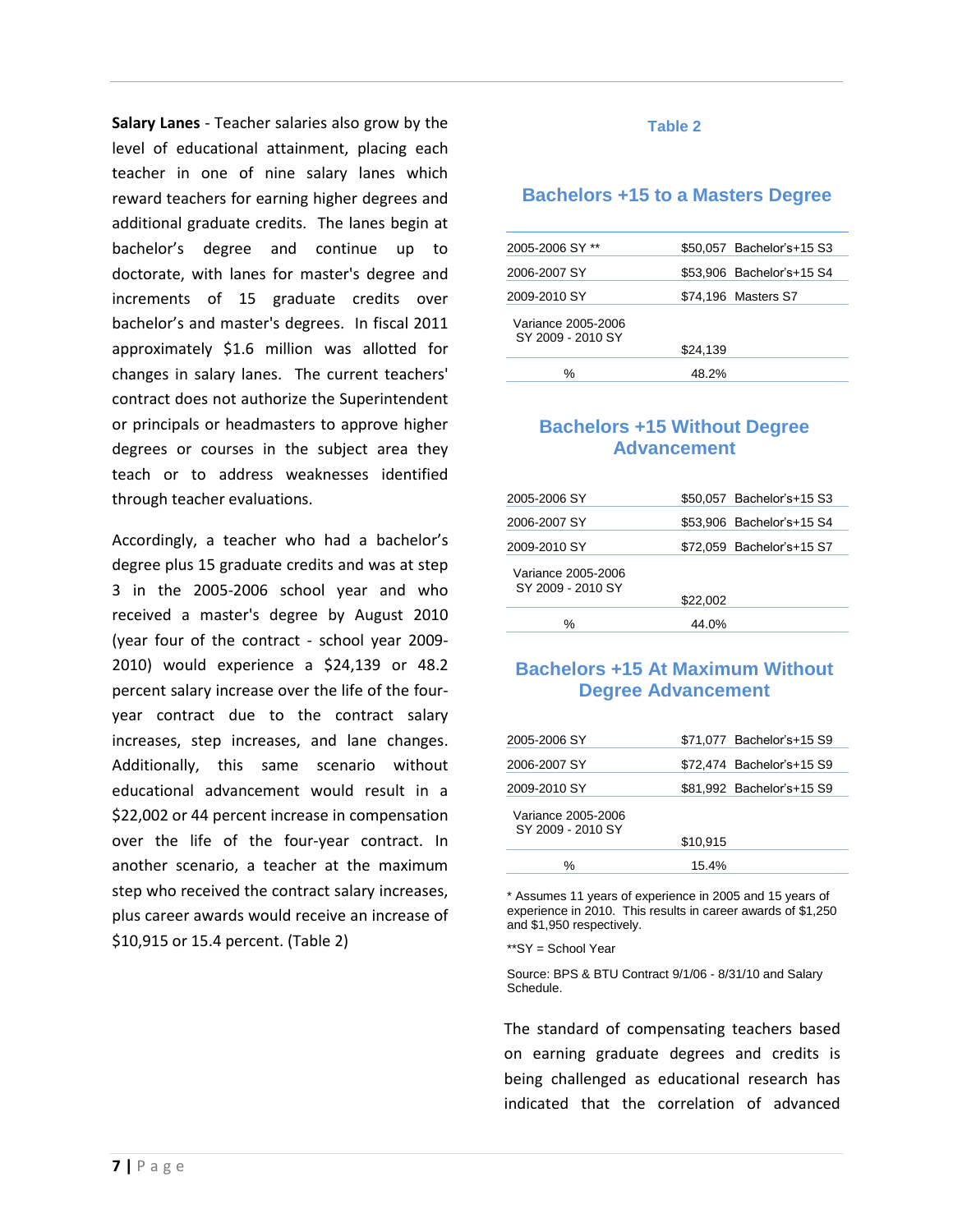coursework and higher student achievement is "weak to non-existent" according to the NCTQ report. This is especially true if the advanced degree is not related to the specific subject matter taught. The current contract requires the credit-awarding institution to be approved by the School Committee, but allows the BPS to disapprove credits only if the course in question is unrelated to the field of education in the BPS as a whole.

**Career Awards** - After completing their ninth year, teachers no longer receive yearly step increases, but instead receive career awards that are annually added to their base salaries. (Table 3) Career awards reward longevity but are not based on performance or indications of student performance. Career awards are found in other public employee contracts as well. The fiscal 2011 budget includes \$9.2 million for career awards.

Annual career awards for teachers begin at \$1,250 after completion of their ninth year and increase after every five-year interval of service to a maximum of \$5,050 after 44 years of service. Teachers are also allowed creditable years of service for teaching outside of the BPS or inside as a substitute teacher, allowing them to enter the BPS above the step 1 pay rate. As a result, a teacher with a master's degree and 32 years of service would receive a \$10,972 or 14.6 percent increase by year four of the contract.

## **Current Teacher Salary Profile**

The Boston Public Schools employs 5,095 teachers as of November 21, 2010, which represents over 65 percent of the school workforce. Irrespective of educational attainment or length of service, the average annual base salary for teachers is currently \$71,830.

In terms of overall general educational categories, over 80 percent of Boston's teachers hold a master's degree or higher. Currently, there are 1,016 teachers (20 percent) who hold a master's degree at a collective cost of \$71 million with 36 percent of the teachers positioned at the top step (step 9). The average base salary in the master's level is \$69,853. The next highest concentration of teachers by educational attainment is in the master's-plus-15-credit category in which the BPS spends \$56.8 million for 738 teachers or an average of \$77,013. Throughout all educational categories, 58.4 percent of the teachers fall in the highest step (step 9) for longevity. The highest concentration of teachers is found in the master's+75 category, step 9, with 634 teachers at a salary of \$92,607. This is followed by a concentration of 416 teachers in the master's +30 category, step 9 with a salary of \$86,446.

## **(Appendix A)**

#### **Table 3**

## **BTU Career Awards Schedule**

#### Effective 2/1/05

| <b>After</b> | <b>Amount</b> |
|--------------|---------------|
| 9 years      | \$1,250       |
| 14 years     | \$1,950       |
| 19 years     | \$2,350       |
| 24 years     | \$2,550       |
| 29 years     | \$3,550       |
| 34 years     | \$4,050       |
| 39 years     | \$4,550       |
| 44 years     | \$5,050       |

Source: BPS & BTU Contract 9/1/06 - 8/31/10.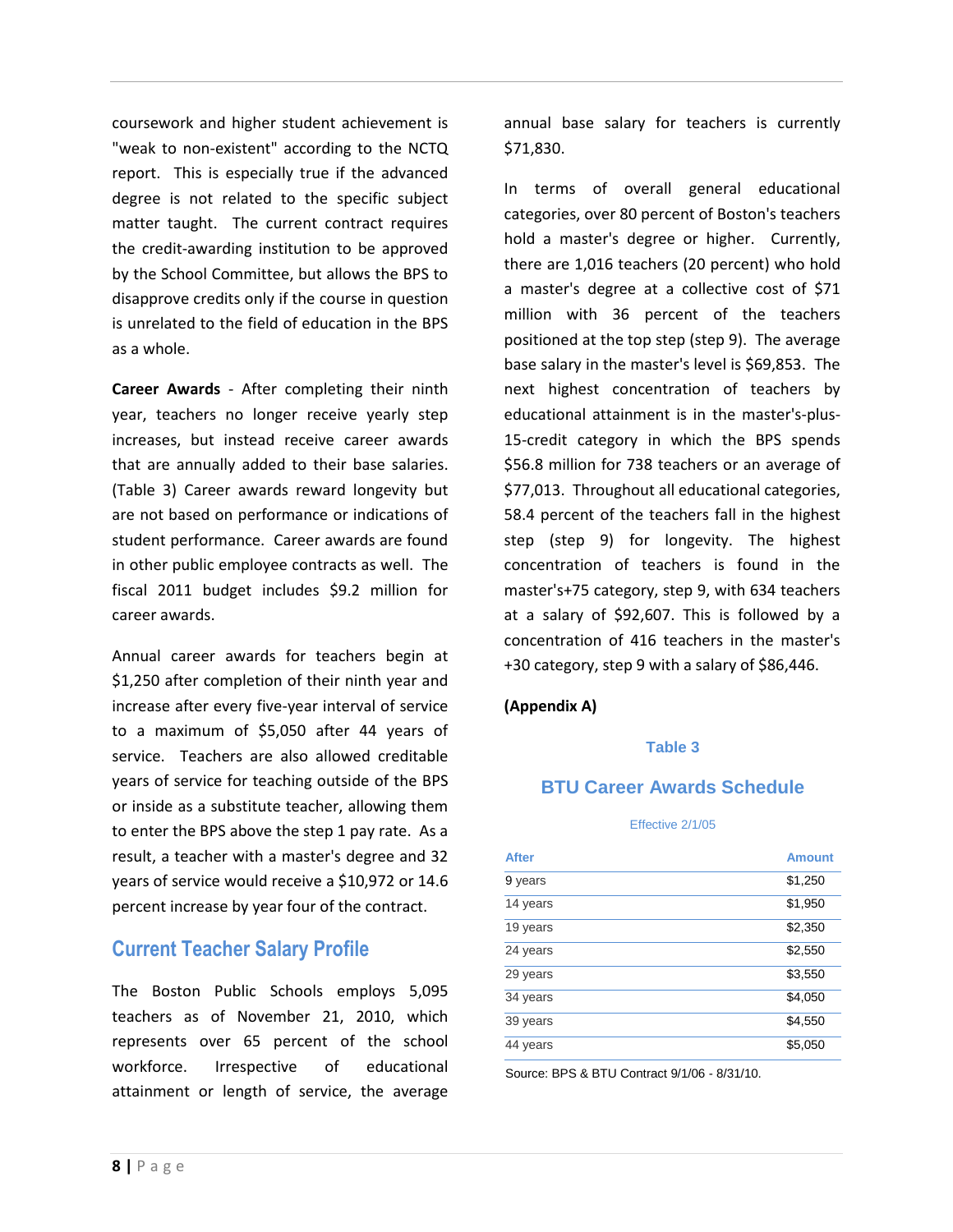## **Teacher Benefits**

Adding to the compensation of a teacher are benefits provided in the contract. Benefits for teachers who work at least half-time include: health and life insurance, sick and personal leave, tuition reimbursement, and additional benefits through the Health and Welfare Fund. These components all increase the compensation package of a teacher and are explained in this section.

**Sick and Personal Leave** - Under the contract, teachers are entitled to 15 sick days and four personal days without loss of pay. The 15 days of sick leave are standard for all City employee contracts. Unused sick and personal days accumulate from year to year. If after 10 years of teaching in the BPS a teacher resigns, retires or dies, the teacher is paid at the rate of 40 percent of accumulated, unused paid sick days, with no limits applied. This payment is based on the annual rate of pay of the teacher at the time of resignation, retirement or death and is not based on the salary at each year of accumulation. In calendar year 2009, \$9.9 million was paid out for accumulated sick leave for all BPS employees who left the district. For teachers who left the district in 2009, 30 percent received less than \$10,000. On the high side, 30 percent received sick leave buyback of \$30,000 or more with the maximum payment of \$81,729. This is followed closely by 22 percent of teachers leaving with a pay out of \$20,000 to \$29,999 for accumulated sick leave**. (Table 4)**

#### **Table 4**

## **Sick Leave Buy Back Calendar Year 2009**

| Pay out           | % of Teachers |
|-------------------|---------------|
| Under \$1,000     | 4%            |
| \$1,000-\$9,999   | 26%           |
| \$10,000-\$19,999 | 18%           |
| \$20,000-\$29,999 | 22%           |
| \$30,000-\$39,999 | 14%           |
| \$40,000-\$49,999 | 10%           |
| \$50,000-\$59,999 | 4%            |
| \$60,000-\$81,729 | 2%            |

\* Figures reflect approximate teachers who left the district Source: City of Boston Auditing Reports.

**Health Insurance -** Through contract negotiations, health insurance is provided to all teachers. Teachers and all other employees may choose from six different plans. The City pays 85 percent of the cost of HMO plans and 75 percent of the cost for indemnity plans. In fiscal 2010, the average teacher health insurance plan cost the BPS \$10,296. The most commonly chosen plan is the Harvard Pilgrim HMO plan that costs the BPS \$15,690 for the family plan and \$5,833 for the individual plan.

**Life Insurance and Tuition Reimbursement** - The BPS also offers a life insurance policy of \$5,000 per teacher. The cost to the BPS for this benefit is \$37.08 per teacher each year. Also, permanent teachers who are not getting their first career award are eligible for a \$500 yearly tuition program reimbursement.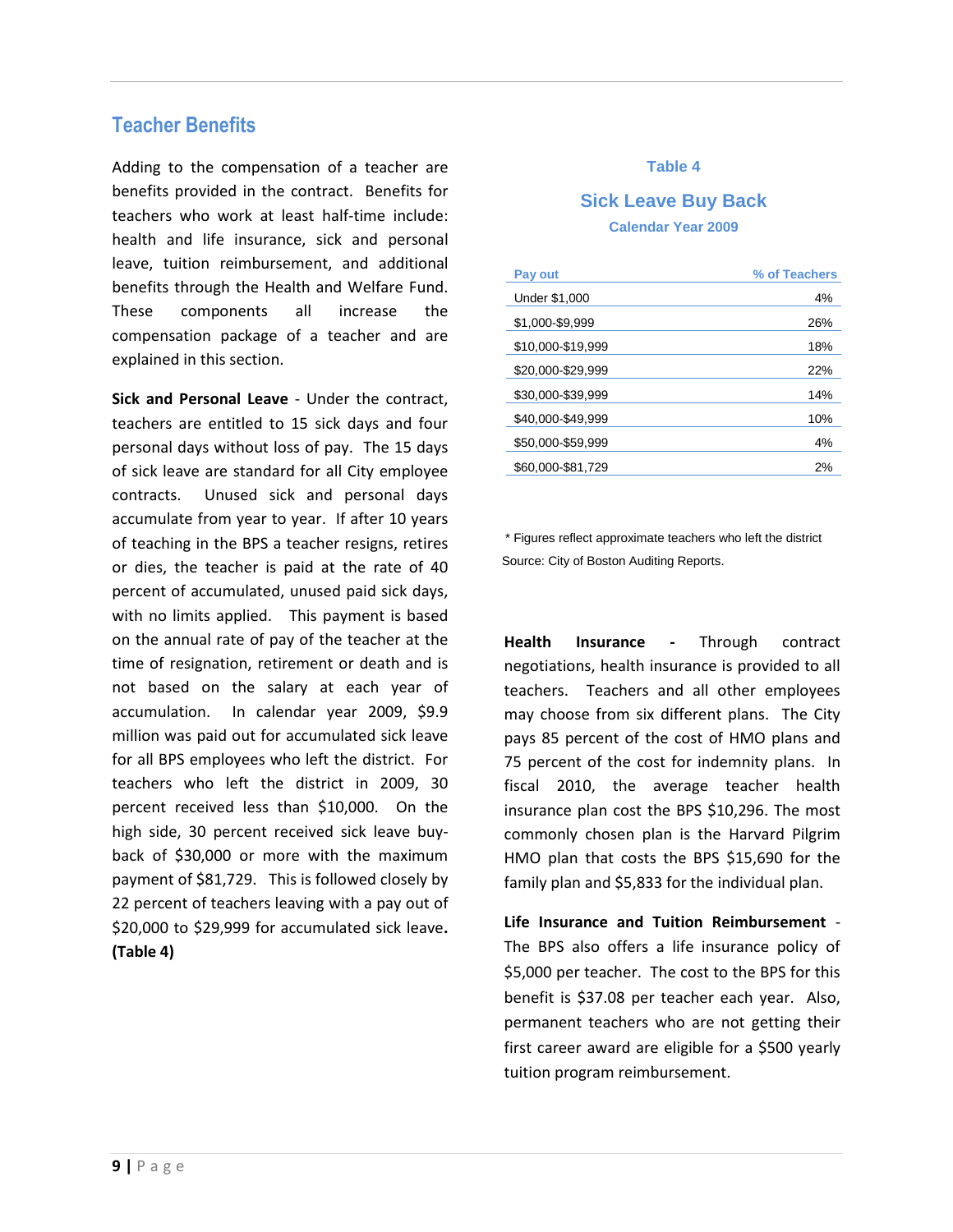**Health and Welfare Fund** - In addition to the same health and life insurance benefits received by all city employees, members of the BTU receive additional benefits through its Health and Welfare Fund which is supported through annual contributions by the BPS. This Trust Fund provides "generous and valuable" additional services such as dental, vision, legal, funeral expenses, psychiatric care, and a hospitalization income supplement.

For many years, these benefits exceeded those available to other city workers. However, in recent contracts, the City has negotiated dental and optical benefits with most of the civilian unions such as AFSCME, SEIU and SENA for which it pays 100 percent of the premium cost. In fiscal 2010, the BPS will spend \$1,423 per teacher to fund this Trust. On an annual basis in fiscal 2011, \$8.4 million is budgeted for the total Health & Welfare Fund. This Trust Fund is managed by a Board of eight Trustees, five appointed by the union and three appointed by the School Committee.

## **Working Conditions**

The contract also covers working conditions for areas such as student teacher ratio, hours worked, professional development time, lunch and student teachers.

**Student Teacher Ratio** - Collective bargaining establishes a class size maximum of students in a class depending on grade level. These maximums are outlined in **Table 5**. At the elementary level where there is only one regular education class in a grade level, the School Department may, if the teacher consents, exceed the class size maximum by one or two students at a compensated rate of \$1,500 for one student and \$3,000 for two students. At the secondary level where there is only one regular course offering, the class size may also be exceeded by one or two students at a compensated amount of \$300 and \$600 respectively.

#### **Table 5**

## **BPS Class Size Max**

| <b>Regular Education</b>                        |                 |  |
|-------------------------------------------------|-----------------|--|
| <b>Grade</b>                                    | <b>Students</b> |  |
| Kindergarten-Grade 2                            | 22              |  |
| Grade $3 - 5$                                   | 25              |  |
| Grades 6-8                                      | 28              |  |
| Grades 9-12                                     | 31              |  |
| <b>Grade Combinations</b><br>(elementary)<br>20 |                 |  |
| <b>Industrial Classes</b>                       | 20              |  |

Source: BPS & BTU Contract 9/1/06 - 8/31/10.

**Hours Worked and Planning & Development** - For Boston teachers, the contract provides for a school year consisting of 183 days - 180 of these days the students are in attendance. The three extra days are generally used for the start of school preparation, in-service training, curriculum development or other professional purposes. Generally, students in traditional schools are in attendance for six hours and 10 minutes each day. Extended day schools, turnaround schools and other non-traditional schools have different attendance hours for students and teachers and are not included in this analysis.

Teachers in traditional elementary schools are required to be at the school for six hours and 30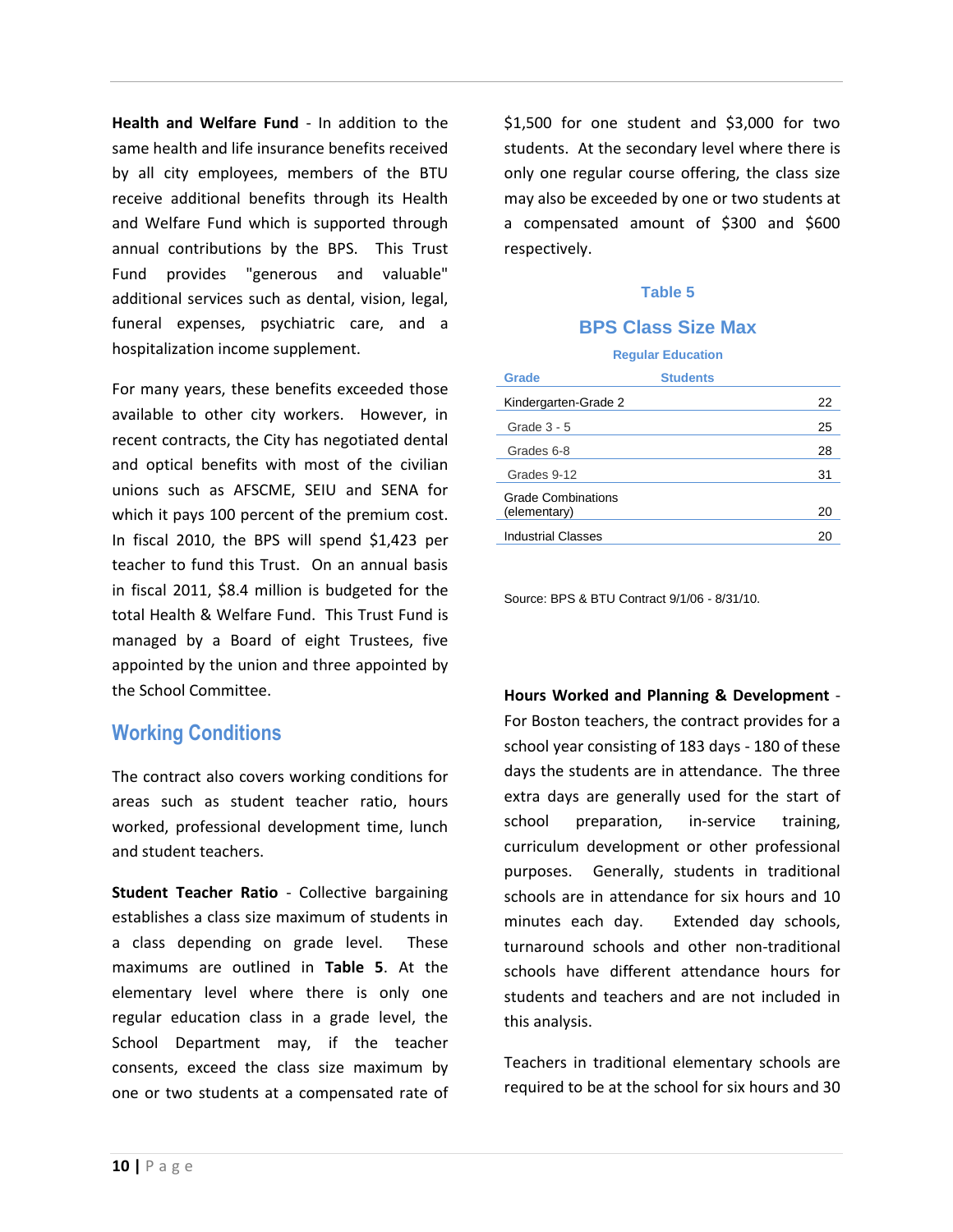minutes and teachers in traditional secondary schools are required to be at the school for six hours and 40 minutes each day. However, teachers are not instructing students for the entire time. The contract provides for planning and development periods, time when teachers are not assigned to regular instruction. This time is teacher directed and is used primarily for educational planning, team meetings and parental contact. **(Table 6)**

Teachers at both the elementary and secondary level receive the same amount of planning and development time which is divided differently. At the elementary level, teachers receive four 48-minute planning and development periods per week. In addition, elementary level teachers have a 48-minute common planning period each week to be used for purposes such as cluster meetings, mentor meetings, staff meetings and certain workshops. At the secondary level, teachers receive 240 minutes per week for planning and development, no less than 40 minutes per day.

At the elementary level, teachers have approximately four hours and 42 minutes of direct instructional time each day after adjustments for lunch, recess and planning and development. At the secondary level, direct teacher instruction reaches approximately five hours and seven minutes with similar adjustments.

#### **Table 6**

## **Teacher Hours Worked at Elementary Level**

| Students Attend                            | 370 | Minutes each day -<br>$6:10$ hours                               |
|--------------------------------------------|-----|------------------------------------------------------------------|
|                                            |     |                                                                  |
| Teacher Requirement in<br>School Building  | 390 | Minutes each day -<br>$6:30$ hours                               |
|                                            |     |                                                                  |
| Before & After School Time                 | 20  | Minutes each day                                                 |
| Lunch & Recess                             | 40  | Minutes each day                                                 |
| Planning & Development                     | 48  | Minutes each day                                                 |
| <b>Total direct teacher</b><br>instruction | 282 | <b>Minutes of Teacher</b><br><b>Instruction or 4:42</b><br>hours |

## **Teacher Hours Worked at Secondary Level**

| Students attend                            | 380 | Minutes each day -<br>6:20 hours                                 |
|--------------------------------------------|-----|------------------------------------------------------------------|
|                                            |     |                                                                  |
| Teacher Requirement in<br>School Building  | 400 | Minutes each day -<br>$6:40$ hours                               |
| Before & After School Time                 | 20  | Minutes each day                                                 |
| Lunch & Recess                             | 25  | Minutes each day                                                 |
| Planning & Development                     | 48  | Minutes each day<br>min.                                         |
| <b>Total direct teacher</b><br>instruction | 307 | <b>Minutes of Teacher</b><br><b>Instruction or 5:07</b><br>hours |

Source: BPS & BTU Contract 9/1/06 - 8/31/10.

Boston teachers work fewer annual contractually required hours than counterparts throughout the country. For example, according to a recent study by Educational Resource Strategies, teachers in Boston are required to work 1,220 hours annually.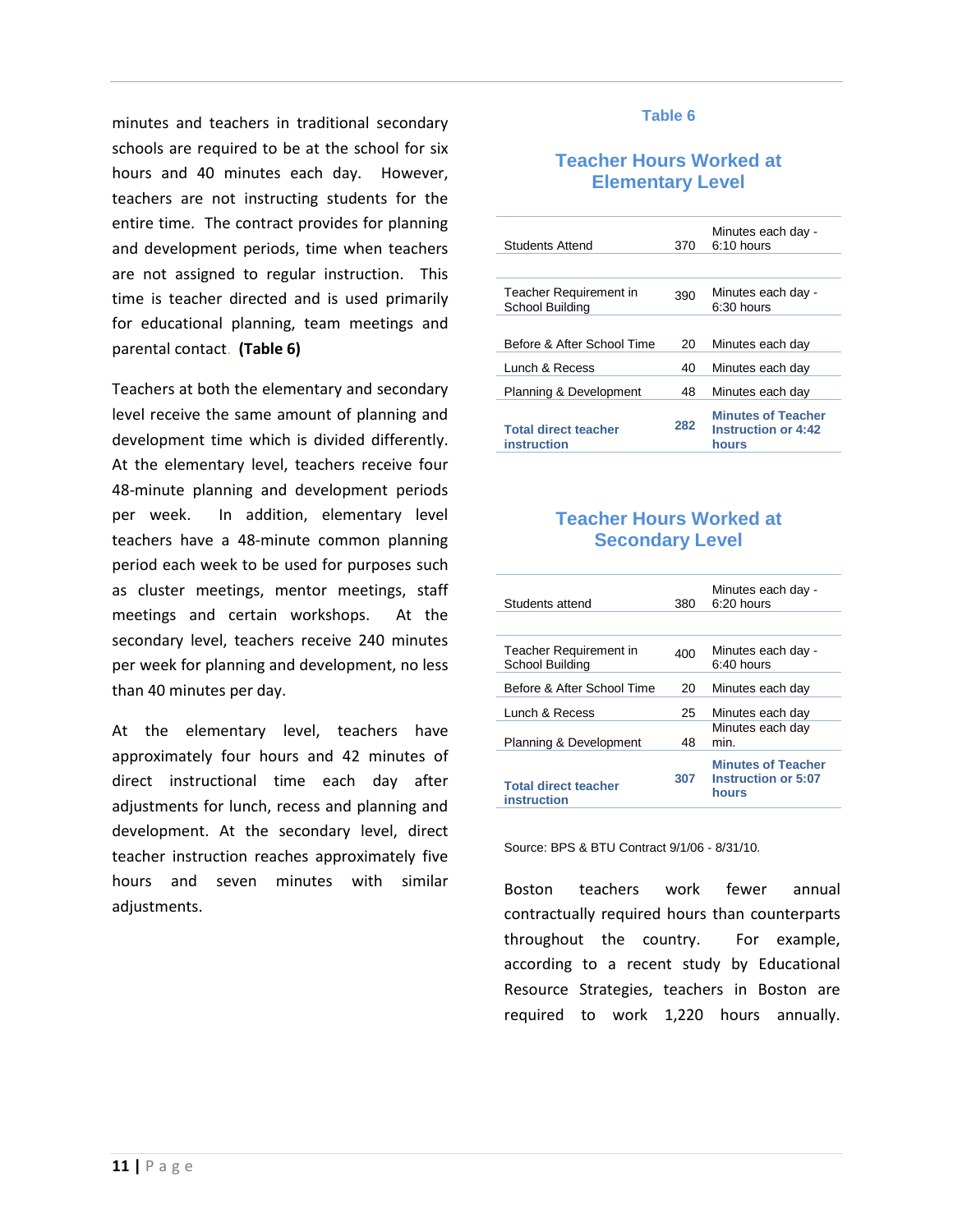That compares with 1,346 hours in Baltimore, 1,358 hours in Seattle, 1,470 hours in Washington, D.C. and 1,279 hours in Philadelphia. The NCTQ report cited Boston's 183 days for teachers as one of the shortest work years within its 100 school district database. Boston's three days work beyond the student year compares with the database district average of eight days.

The length of the school day for teachers includes 10 minutes before and 10 minutes after school time for a total of 20 minutes. While many teachers work well beyond the contractual time in their school or at home, the contract has a shorter work day and work year than most urban districts.

**Professional Development** - The contract provides for 18 hours of professional development for each teacher beyond the regular school day, plus one full day. These 18 hours are to focus on the advancement of each school's *Whole School Improvement Plan.* A Headmaster/Principal may require up to 10 additional professional development hours and all teachers required to attend are compensated for that additional time.

**Miscellaneous** - Teachers are not required to monitor lunch periods, recess or bus duty. Additionally, if a teacher accepts a student teacher into the classroom, at the end of the internship the permanent teacher is allowed two days off with pay. If a teacher participates in a job sharing option, he or she receives 50 percent of the salary with full benefits. The contract also provides paid days off for certain religious holidays when students are expected to be in attendance. Four paid days off are also granted for various types of leave such as graduations, funerals of friends or educational conventions. Paid bereavement of up to five days without loss of pay for death of an immediate family member is also provided for in the contract.

The NCTQ report found that Boston offers more days of leave and more kinds of leave than most districts in their sample. The report noted that only half of the 100 school districts allocated personal leave at all and those that do generally include religious and bereavement leave in their personal leave allotment.

## **Teacher Retirement**

Teachers receive a pension tailored to their employment history and retirement circumstances. Teachers have a portion of their salaries deducted for pensions as required by law**. See Table 7** for the deduction schedule. In 2010, the average teacher pension paid out was \$3,707.73 per month or \$44,493 annually for a regular retiree. For teachers who retired over the last five years ('04-'09), the average teacher pension was \$55,920.

Pensions received are based on the average of a teacher's three highest-paid years of service, their total creditable years of service and their age. A teacher cannot receive more than 80 percent of the average of their three highest years. Teachers may retire at any time upon completion of 20 years of service. Additionally, the Legislature has approved a special retirement benefit for teachers through the Retirement Plus program.

This benefit, also known as the Teachers' Alternative Retirement Program (TARP), was approved in 2000 to provide teachers with enhanced benefits for long-term teaching service (Ch. 114, the Acts of 2000). Retirement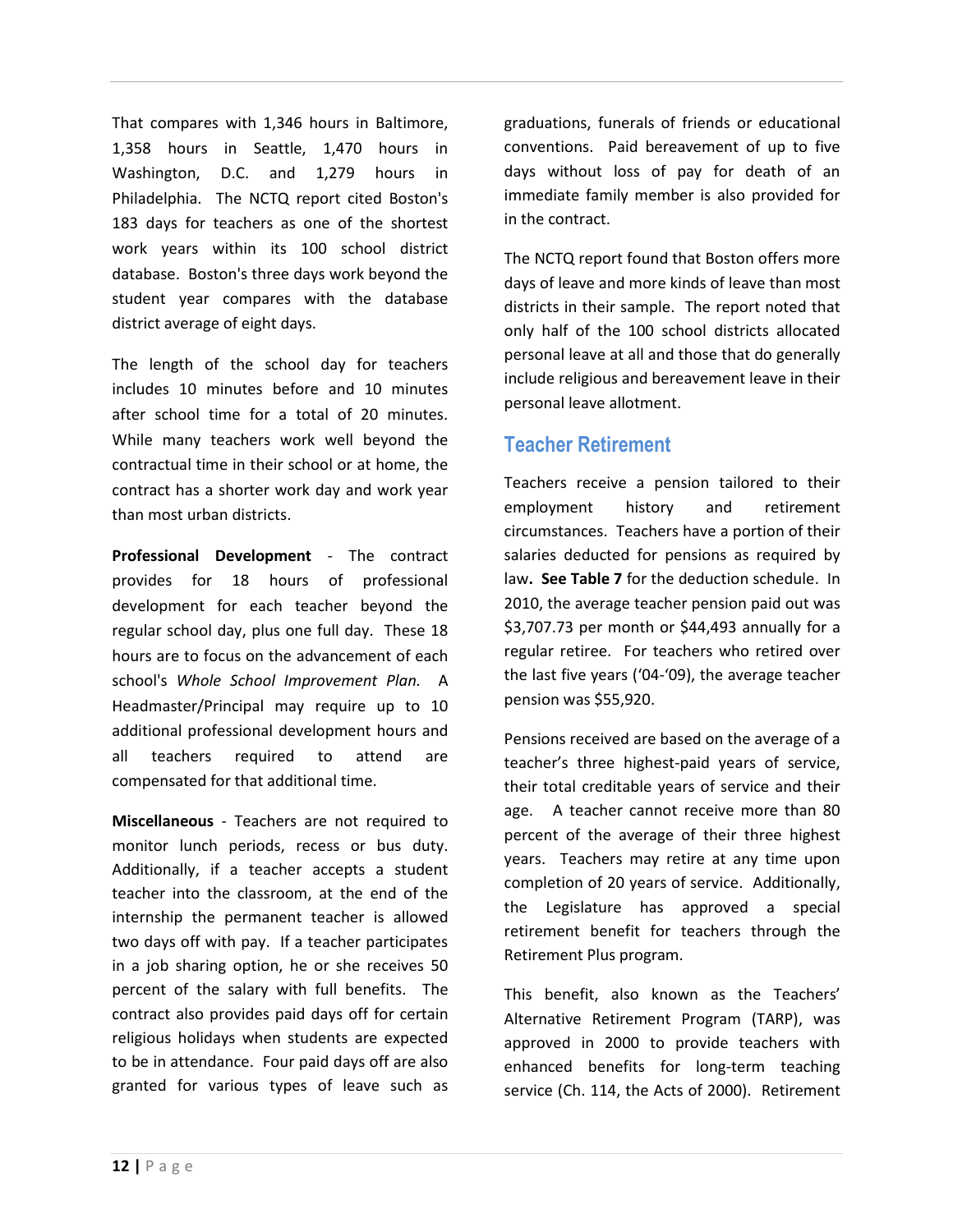Plus applies to all teachers hired after July 1, 2001 with 30 years of experience, of which 20 were in Massachusetts, and who contributed 11 percent to their pension for at least five years.

## **Table 7**

## **Teacher Contribution for Pensions**

| % of Regular<br><b>Compensation</b> | <b>Date of Appointment</b>                                  |
|-------------------------------------|-------------------------------------------------------------|
| 11%                                 | on or after July 1, 2001                                    |
| 9%                                  | on or after July 1, 1996 yet prior to<br>July 1, 2001       |
| 8%                                  | on or after January 1, 1984 yet prior<br>to January 1, 1996 |
| 7%                                  | on or after January 1, 1975 yet prior<br>to January 1, 1984 |
| 5%                                  | appointed prior to January 1, 1975                          |

Source: M.G.L. Chapter 32 and Chapter 114 of the Acts of 2000

For example, a teacher who retired at age 60 with 32 years of service and an average salary of \$85,000 could receive a normal superannuation retirement allowance of \$54,400, equal to 64 percent of his or her average salary. If the teacher met the service requirements for Retirement Plus, the allowance would increase to \$68,000 or 80 percent of the teacher's salary average, adding \$13,600 or 25 percent to the teacher's annual retirement benefit. The Retirement Plus legislation also allowed for retired teachers to be exempted from work restrictions after retirement when a district is deemed to have a "critical shortage" of certified teachers.

## **Comparison with Other Communities**

As of September 2010, Boston has the highest base salaries for teachers with bachelor's and master's degrees of eight surrounding cities and towns. **See Figure 1**. This is according to a review of salary schedules for these communities. Boston teachers also have the highest maximum pay levels and may more quickly reach their maximum pay than teachers in any of the surrounding municipalities. Starting salaries for Boston teachers are roughly \$2,300 greater than for Newton teachers who have the second-highest base pay in the area. Conversely, Somerville teachers earn nearly \$7,500 less in base pay for a bachelor's degree than their Boston counterparts.

According to the Massachusetts Department of Education, in 2008 (most recent data available statewide) Boston's average teacher salary (\$79,415) was higher than the statewide average (\$67,577). However, average teacher salaries in bordering towns of Brookline (\$86,046) and Cambridge (\$85,454) were higher despite longer timetables for reaching maximum pay than in Boston.

#### **Figure 1**



#### **Years to Maximum Pav**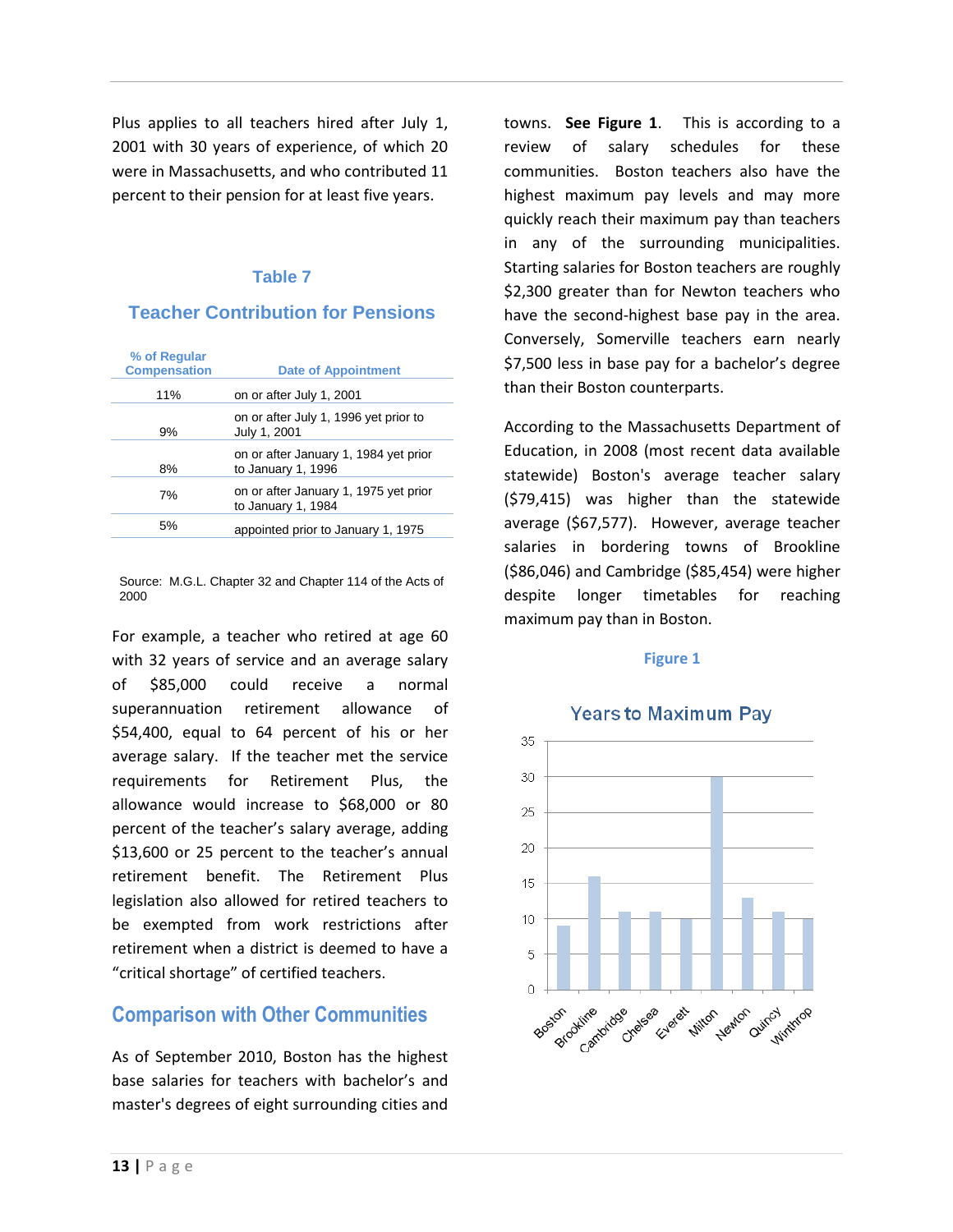#### **(Figure 1 continued)**



#### **Teacher Salary Comparison**

## **Teacher Compensation Tally**

There are many items throughout the contract that can increase a teacher's salary. This list can be quite extensive and not every teacher receives all items of compensation. As an example of direct teacher compensation, the step on the salary schedule with the most teachers was used. The 634 teachers at the Master+75 credit, step 9 level receive a base salary of \$92,607 for a total line item expense of \$58 million. When the costs of health insurance and health & welfare benefits are added to the base salary, teacher compensation rises to \$109,720, \$17,113 or 18.5% more than the base pay for this category. **(Table 8)**

#### **Table 8**

#### **Teacher Compensation Master + 75, Step 9 = 634 Teachers**

| Base Salary        | \$92,607  |
|--------------------|-----------|
| Family HMO         | \$15,690  |
| Health & Welfare   | \$1,423   |
| <b>Grand Total</b> | \$109,720 |

Source: BPS & BTU Contract 9/1/06 - 8/31/10 and Salary Schedule. BPS Finance Office and City of Boston Budget Office.

This pay level is calculated before items such as annual career awards of anywhere from \$1,250 to \$5,050, board certification compensation up to 4 percent of salary, overtime, sick leave buyback, coaches and other differentials are added into the mix. These add-ons can greatly increase the total compensation package. Appendix B highlights four teaching scenarios and how those salaries can grow under the current contract. This analysis applies salary steps where the largest number of teachers fall. The results indicate that a teacher's salary can grow by 29 percent to 40.6 percent over the current base salary schedule, by including components such as health insurance, health & welfare, board certification and new teacher development pay and career awards. A teacher with a bachelor's degree starts with a current base salary of \$46,754 in the first year of employment. Adding on benefits and differentials, this salary would grow to \$65,737 or 40.6 percent more than the base for this year.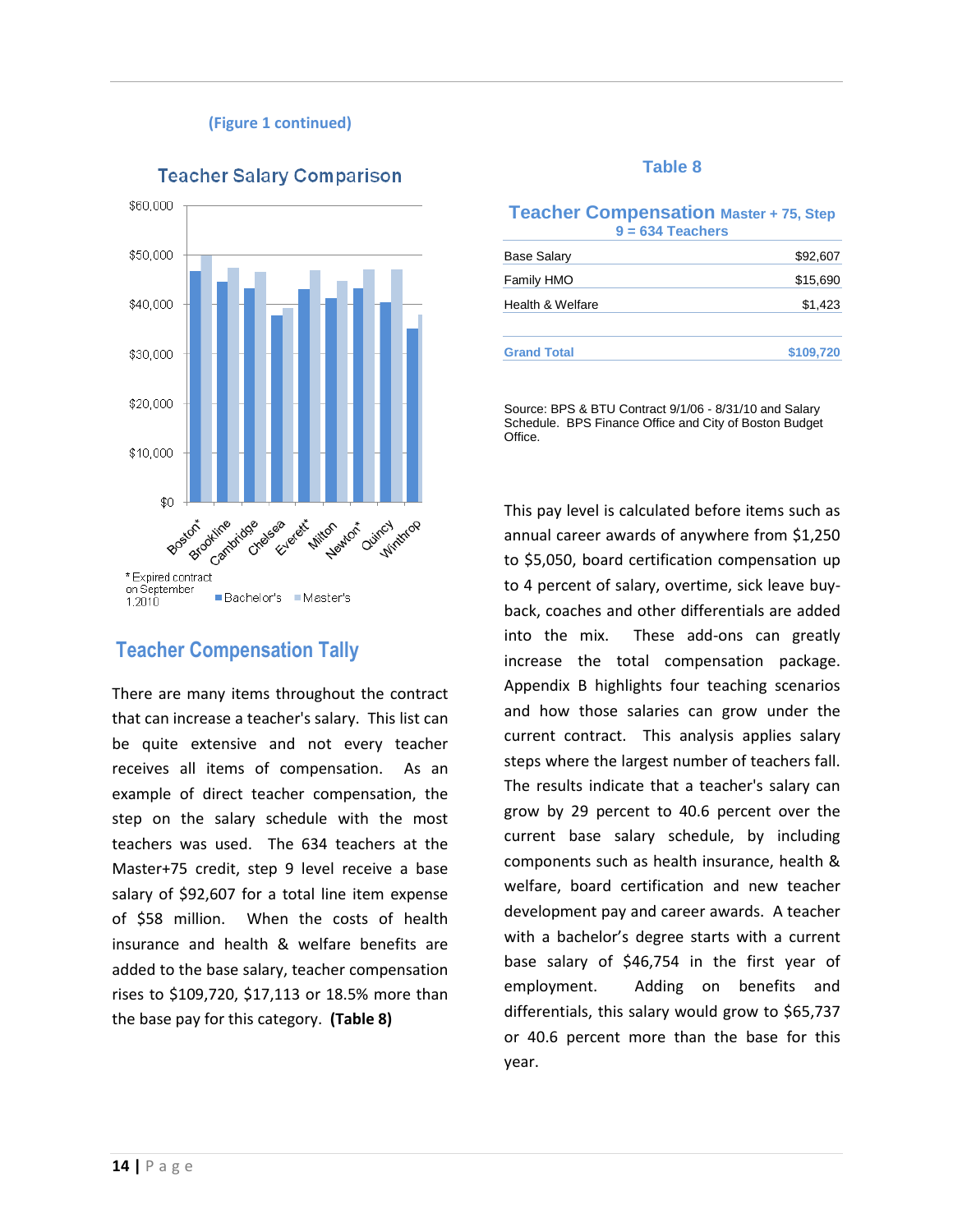Additionally, teacher salaries can grow if class sizes are exceeded, if planning periods are missed, and if more professional development is needed. Also, salaries will grow if teachers assume positions of coaches, a teacher in charge or any number of extra curricular positions. **(Appendix C)**

## **Conclusion**

Teacher compensation in the Boston Public Schools is very competitive with all other school districts in the region. The combination of annual salary increases, a minimum of nine steps to reach maximum salary and added compensation based on educational attainment can create salary increases as much as 48 percent over the period of four years in the most recent contract. However, compensation is structured in a way that may not best align

resources with support for student achievement.

The current BPS pay structure, which is tied to length of employment and educational attainment, should be realigned so that a greater amount of resources are applied to improving student achievement and rewarding teachers more for their performance than their longevity in the system. The BPS' adopted Redesign and Reinvest plan does envision changes in the new collective bargaining contract now being negotiated. Any compensation changes that are agreed upon in the next contract can be evaluated based on the current allocation of Boston teacher compensation and benefits as described in this report.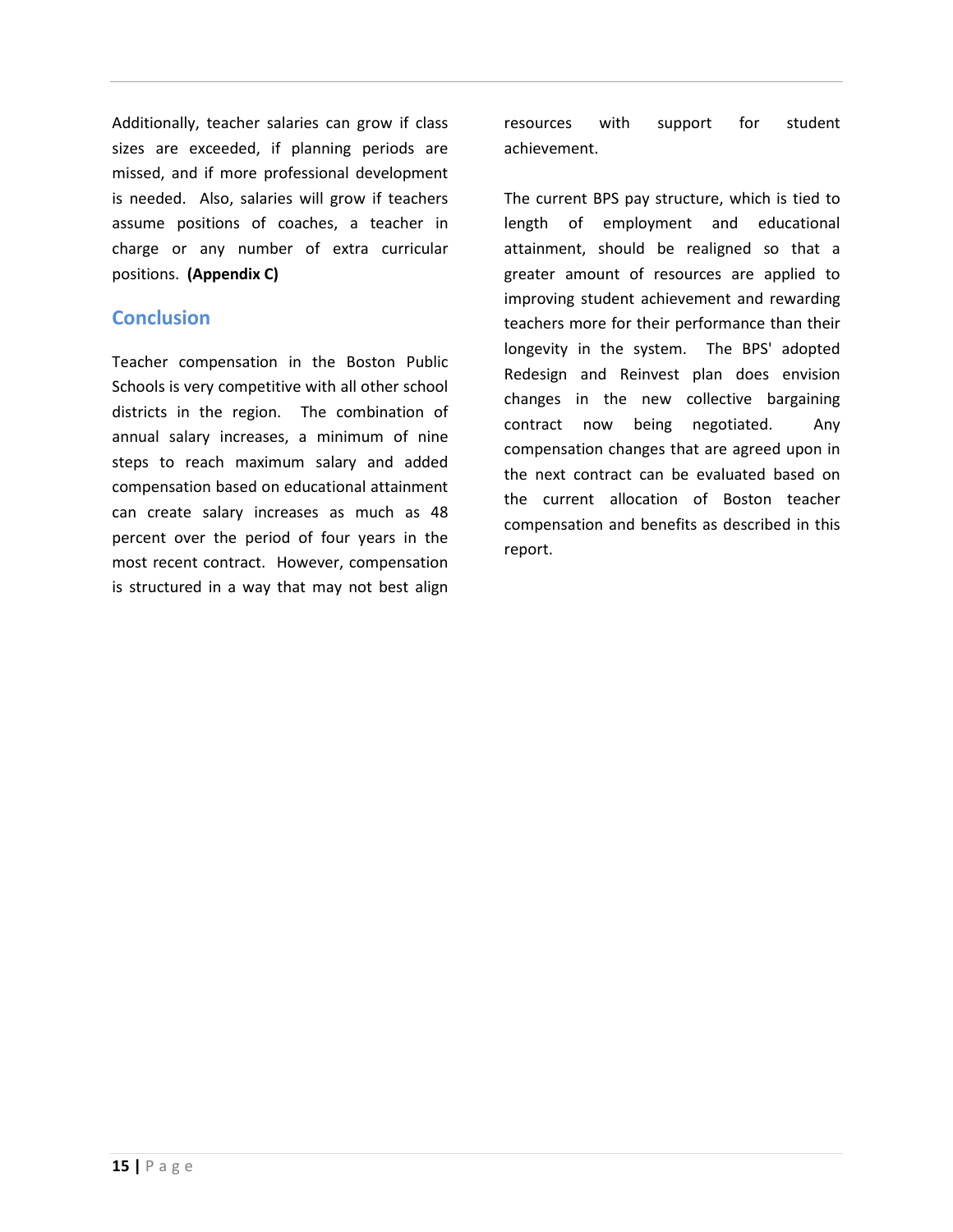## Appendix A - **Boston Teachers Salary Schedule**

## **for current teachers 11/21/10 Year 4 of contract**

| <b>Degree</b>    | # of<br><b>Teachers</b> | $%$ of<br><b>Total</b> | <b>Total Salary</b> | $%$ of<br><b>Total</b> |
|------------------|-------------------------|------------------------|---------------------|------------------------|
|                  |                         |                        |                     |                        |
| <b>Bachelors</b> | 532                     | 10.4%                  | \$35,226,000        | 8.8%                   |
| $B+15$           | 454                     | 8.9%                   | 33,172,297          | 8.3%                   |
| <b>Masters</b>   | 1,016                   | 19.9%                  | 70,977,822          | 17.8%                  |
| $M+15$           | 738                     | 14.5%                  | 56,819,834          | 14.2%                  |
| $M+30$           | 714                     | 14.0%                  | 57,498,140          | 14.4%                  |
| $M+45$           | 468                     | 9.2%                   | 39,538,622          | 9.9%                   |
| $M+60$           | 376                     | 7.4%                   | 33,114,141          | 8.3%                   |
| $M+75$           | 703                     | 13.8%                  | 64,250,312          | 16.1%                  |
| <b>Doctorate</b> | 96                      | 1.9%                   | 8,554,040           | 2.1%                   |
| Total            | 5.095                   | 100.0%                 | \$399,151,207       | 100.0%                 |

#### **Table A1** - **Summary of Teacher Educational Level and Compensation**

#### **Table A2** - **Detail Teacher Educational Level, Longevity and Compensation**

|             |                  | $\frac{9}{6}$   | # of            | <b>Total</b>  |                |                | $\frac{9}{6}$   | # of            | <b>Total</b>  |
|-------------|------------------|-----------------|-----------------|---------------|----------------|----------------|-----------------|-----------------|---------------|
| <b>STEP</b> | <b>Bachelors</b> | <b>Variance</b> | <b>Teachers</b> | <b>Salary</b> | <b>STEP</b>    | <b>Masters</b> | <b>Variance</b> | <b>Teachers</b> | <b>Salary</b> |
|             | 46.754           |                 | 60              | \$2,800,565   |                | 49,972         |                 | 107             | \$5,327,015   |
| 2           | 52,502           | 12%             | 40              | 2,105,330     | $\overline{2}$ | 56,295         | 13%             | 97              | 5,454,986     |
| 3           | 55,665           | 6%              | 39              | 2,193,201     | 3              | 59,458         | 6%              | 77              | 4,566,374     |
| 4           | 58,838           | 6%              | 51              | 3,018,389     | 4              | 62,628         | 5%              | 98              | 6,125,018     |
| 5           | 62,000           | 5%              | 51              | 3,186,800     | 5              | 66,266         | 6%              | 84              | 5,553,091     |
| 6           | 65,706           | 6%              | 32              | 2,122,304     | 6              | 69,970         | 6%              | 73              | 5,079,822     |
|             | 69,929           | 6%              | 25              | 1,720,253     |                | 74,197         | 6%              | 68              | 5,023,137     |
| 8           | 74,203           | 6%              | 18              | 1,335,654     | 8              | 78,468         | 6%              | 45              | 3,491,826     |
| 9           | 77,913           | 5%              | 215             | 16,743,504    | 9              | 82,178         | 5%              | 369             | 30,356,553    |
| TOTAL       |                  |                 | 532             | \$35,226,000  | <b>TOTAL</b>   |                |                 | 1,016           | \$70,977,822  |

|              |        | $\frac{9}{6}$   | # of            | <b>Total</b>  |                |        | $\frac{9}{6}$   | # of            | <b>Total</b>  |
|--------------|--------|-----------------|-----------------|---------------|----------------|--------|-----------------|-----------------|---------------|
| <b>STEP</b>  | $B+15$ | <b>Variance</b> | <b>Teachers</b> | <b>Salary</b> | <b>STEP</b>    | $M+15$ | <b>Variance</b> | <b>Teachers</b> | <b>Salary</b> |
|              | 48,367 |                 | 12              | \$580,404     |                | 51,588 |                 | 9               | \$464,292     |
| 2            | 54,395 | 12%             | 20              | 1,087,900     | $\overline{2}$ | 58,196 | 13%             | 20              | 1,134,822     |
| 3            | 57,564 | 6%              | 25              | 1,439,100     | 3              | 61,362 | 5%              | 37              | 2,258,122     |
| 4            | 60,738 | 6%              | 33              | 1,973,985     | 4              | 64.529 | 5%              | 63              | 4,078,233     |
| 5            | 64,139 | 6%              | 27              | 1,712,511     | 5              | 68,402 | 6%              | 69              | 4,719,738     |
| 6            | 67.834 | 6%              | 25              | 1,709,417     | 6              | 72,101 | 5%              | 70              | 5,011,020     |
|              | 72,059 | 6%              | 33              | 2,377,947     | 7              | 76,329 | 6%              | 49              | 3,701,957     |
| 8            | 76,330 | 6%              | 18              | 1,335,775     | 8              | 80,600 | 6%              | 41              | 3,328,780     |
| 9            | 80,043 | 5%              | 262             | 20,955,257    | 9              | 84,312 | 5%              | 381             | 32,122,872    |
| <b>TOTAL</b> |        |                 | 454             | \$33,172,297  | <b>TOTAL</b>   |        |                 | 738             | \$56,819,834  |

| ົ     | 52,502 | 12% | 40  | 2,105,330    | 2            | 56,295 | 13% | 97    | 5,454,986    |
|-------|--------|-----|-----|--------------|--------------|--------|-----|-------|--------------|
| 3     | 55,665 | 6%  | 39  | 2,193,201    | 3            | 59,458 | 6%  | 77    | 4,566,374    |
| 4     | 58,838 | 6%  | 51  | 3,018,389    | 4            | 62,628 | 5%  | 98    | 6,125,018    |
| 5     | 62,000 | 5%  | 51  | 3,186,800    | 5            | 66,266 | 6%  | 84    | 5,553,091    |
| 6     | 65,706 | 6%  | 32  | 2,122,304    | 6            | 69,970 | 6%  | 73    | 5,079,822    |
|       | 69,929 | 6%  | 25  | 1,720,253    |              | 74,197 | 6%  | 68    | 5,023,137    |
| 8     | 74,203 | 6%  | 18  | 1,335,654    | 8            | 78,468 | 6%  | 45    | 3,491,826    |
| 9     | 77,913 | 5%  | 215 | 16,743,504   | 9            | 82,178 | 5%  | 369   | 30,356,553   |
| TOTAL |        |     | 532 | \$35,226,000 | <b>TOTAL</b> |        |     | 1,016 | \$70,977,822 |
|       |        |     |     |              |              |        |     |       |              |
|       |        |     |     |              |              |        |     |       |              |

**Total Salary**

|    |        | $\frac{9}{6}$ | # of     | <b>Total</b>  |                |        | $\frac{9}{6}$   | # of            | <b>Total</b>  |
|----|--------|---------------|----------|---------------|----------------|--------|-----------------|-----------------|---------------|
|    | $B+15$ | Variance      | Teachers | <b>Salary</b> | <b>STEP</b>    | $M+15$ | <b>Variance</b> | <b>Teachers</b> | <b>Salary</b> |
|    | 48,367 |               | 12       | \$580,404     |                | 51,588 |                 | 9               | \$464,292     |
| 2  | 54,395 | 12%           | 20       | 1,087,900     | $\overline{2}$ | 58,196 | 13%             | 20              | 1,134,822     |
| 3  | 57.564 | 6%            | 25       | 1,439,100     | 3              | 61,362 | 5%              | 37              | 2,258,122     |
| 4  | 60,738 | 6%            | 33       | 1,973,985     | 4              | 64,529 | 5%              | 63              | 4,078,233     |
| 5  | 64,139 | 6%            | 27       | 1,712,511     | 5              | 68,402 | 6%              | 69              | 4,719,738     |
| 6. | 67,834 | 6%            | 25       | 1,709,417     | 6              | 72,101 | 5%              | 70              | 5,011,020     |
| 7  | 72,059 | 6%            | 33       | 2,377,947     | 7              | 76,329 | 6%              | 49              | 3,701,957     |
| 8  | 76,330 | 6%            | 18       | 1,335,775     | 8              | 80,600 | 6%              | 41              | 3,328,780     |
| 9  | 80,043 | 5%            | 262      | 20,955,257    | 9              | 84,312 | 5%              | 381             | 32,122,872    |
|    |        |               | 454      | \$33,172,297  | <b>TOTAL</b>   |        |                 | 738             | \$56,819,834  |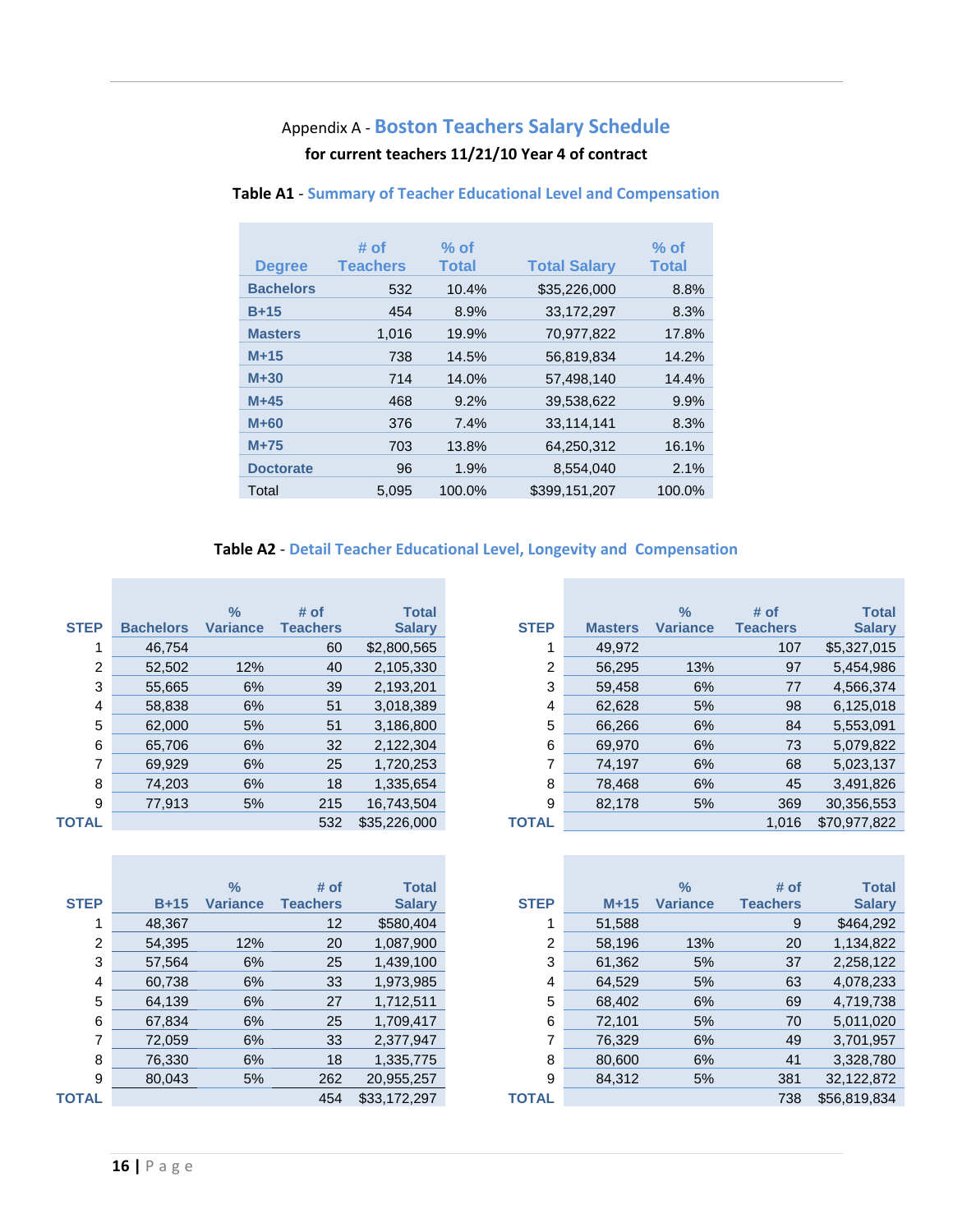# Appendix A - **Boston Teachers Salary Schedule**

## Table A2 - **Detail Teacher Educational Level, Longevity and Compensation**

## (continued)

|             |        | $\%$            | # of            | <b>Total</b>  |
|-------------|--------|-----------------|-----------------|---------------|
| <b>STEP</b> | $M+30$ | <b>Variance</b> | <b>Teachers</b> | <b>Salary</b> |
| 1           | 53,198 |                 | 14              | \$723,493     |
| 2           | 60,094 | 13%             | 14              | 841,316       |
| 3           | 63,248 | 5%              | 21              | 1,296,584     |
| 4           | 66,422 | 5%              | 36              | 2,391,192     |
| 5           | 70,541 | 6%              | 51              | 3.604.645     |
| 6           | 74,236 | 5%              | 65              | 4,788,222     |
| 7           | 78,465 | 6%              | 53              | 4,158,645     |
| 8           | 82,736 | 5%              | 45              | 3,706,573     |
| 9           | 86,446 | 4%              | 416             | 35,987,470    |
| ΓΟΤΑL       |        |                 | 714             | \$57.498.140  |

| w |  |  |
|---|--|--|
| v |  |  |

|              |        | $\frac{0}{0}$   | # of           | <b>Total</b>  |                |        | $\frac{9}{6}$   | # of            | <b>Total</b>  |
|--------------|--------|-----------------|----------------|---------------|----------------|--------|-----------------|-----------------|---------------|
| <b>STEP</b>  | $M+45$ | <b>Variance</b> | Teachers       | <b>Salary</b> | <b>STEP</b>    | $M+75$ | <b>Variance</b> | <b>Teachers</b> | <b>Salary</b> |
|              | 54.808 |                 | 8              | \$438,464     |                | 58,248 |                 | 3               | \$174,744     |
| 2            | 61,981 | 13%             | $\overline{2}$ | 123,962       | $\overline{2}$ | 65,759 | 13%             |                 | 65,759        |
| 3            | 65,153 | 5%              | 6              | 390,918       | 3              | 68,935 | 5%              |                 | 68,935        |
| 4            | 68.312 | 5%              | 24             | 1,639,488     | 4              | 72,103 | 5%              | 9               | 634,506       |
| 5            | 72,673 | 6%              | 21             | 1,526,133     | 5              | 76,689 | 6%              |                 | 536,823       |
| 6            | 76,363 | 5%              | 26             | 1,985,438     | 6              | 80,531 | 5%              | 14              | 1,127,434     |
|              | 80,600 | 6%              | 24             | 1,894,100     | 7              | 84,621 | 5%              | 20              | 1,675,496     |
| 8            | 84.876 | 5%              | 26             | 2,164,338     | 8              | 88,894 | 5%              | 14              | 1,244,516     |
| 9            | 88,588 | 4%              | 332            | 29,375,781    | 9              | 92,607 | 4%              | 634             | 58,722,099    |
| <b>TOTAL</b> |        |                 | 468            | \$39,538,622  | <b>TOTAL</b>   |        |                 | 703             | \$64,250,312  |
|              |        |                 |                |               |                |        |                 |                 |               |

|             |        | $\frac{9}{6}$   | # of            | <b>Total</b>  |              |        | $\frac{9}{6}$   | # of            | <b>Total</b>  |
|-------------|--------|-----------------|-----------------|---------------|--------------|--------|-----------------|-----------------|---------------|
| <b>STEP</b> | $M+30$ | <b>Variance</b> | <b>Teachers</b> | <b>Salary</b> | <b>STEP</b>  | $M+60$ | <b>Variance</b> | <b>Teachers</b> | <b>Salary</b> |
|             | 53,198 |                 | 14              | \$723,493     |              | 56,650 |                 | 4               | \$226,600     |
| 2           | 60,094 | 13%             | 14              | 841,316       | 2            | 64,114 | 13%             | 2               | 128,228       |
| 3           | 63,248 | 5%              | 21              | 1,296,584     | 3            | 67,286 | 5%              | 5               | 336,430       |
| 4           | 66,422 | 5%              | 36              | 2,391,192     | 4            | 70,458 | 5%              | 8               | 563,664       |
| 5           | 70.541 | 6%              | 51              | 3,604,645     | 5            | 75,041 | 7%              | 18              | 1,350,738     |
| 6           | 74,236 | 5%              | 65              | 4,788,222     | 6            | 78,886 | 5%              | 12              | 946,632       |
|             | 78,465 | 6%              | 53              | 4,158,645     |              | 82,975 | 5%              | 13              | 1,078,675     |
| 8           | 82,736 | 5%              | 45              | 3,706,573     | 8            | 87,247 | 5%              | 21              | 1,832,187     |
| 9           | 86.446 | 4%              | 416             | 35,987,470    | 9            | 90,959 | 4%              | 293             | 26,650,987    |
| TOTAL       |        |                 | 714             | \$57,498,140  | <b>TOTAL</b> |        |                 | 376             | \$33,114,141  |
|             |        |                 |                 |               |              |        |                 |                 |               |

|   |        | $\frac{9}{6}$   | # of     | <b>Total</b>  |                |        | $\frac{9}{6}$   | # of            | <b>Total</b>  |
|---|--------|-----------------|----------|---------------|----------------|--------|-----------------|-----------------|---------------|
|   | $M+45$ | <b>Variance</b> | Teachers | <b>Salary</b> | <b>STEP</b>    | $M+75$ | <b>Variance</b> | <b>Teachers</b> | <b>Salary</b> |
|   | 54,808 |                 | 8        | \$438,464     |                | 58,248 |                 | 3               | \$174,744     |
| 2 | 61,981 | 13%             | 2        | 123,962       | $\overline{2}$ | 65,759 | 13%             |                 | 65,759        |
| 3 | 65,153 | 5%              | 6        | 390,918       | 3              | 68,935 | 5%              |                 | 68,935        |
| 4 | 68,312 | 5%              | 24       | 1,639,488     | 4              | 72,103 | 5%              | 9               | 634,506       |
| 5 | 72,673 | 6%              | 21       | 1,526,133     | 5              | 76,689 | 6%              |                 | 536,823       |
| 6 | 76,363 | 5%              | 26       | 1,985,438     | 6              | 80,531 | 5%              | 14              | 1,127,434     |
| 7 | 80,600 | 6%              | 24       | 1,894,100     | 7              | 84,621 | 5%              | 20              | 1,675,496     |
| 8 | 84,876 | 5%              | 26       | 2,164,338     | 8              | 88,894 | 5%              | 14              | 1,244,516     |
| 9 | 88,588 | 4%              | 332      | 29,375,781    | 9              | 92,607 | 4%              | 634             | 58,722,099    |
|   |        |                 | 468      | \$39,538,622  | <b>TOTAL</b>   |        |                 | 703             | \$64,250,312  |

|             |                  | $\%$            | # of            | <b>Total</b>  |
|-------------|------------------|-----------------|-----------------|---------------|
| <b>STEP</b> | <b>Doctorate</b> | <b>Variance</b> | <b>Teachers</b> | <b>Salary</b> |
| 1           | 59,159           |                 | 4               | \$236,636     |
| 2           | 66,697           | 13%             | 0               | 0             |
| 3           | 69,871           | 5%              | 0               | 0             |
| 4           | 73,039           | 5%              | 6               | 423,626       |
| 5           | 77,627           | 6%              | 3               | 232,881       |
| 6           | 81,469           | 5%              | 1               | 81,469        |
| 7           | 85,558           | 5%              | 7               | 556,127       |
| 8           | 89,832           | 5%              | 3               | 269,496       |
| 9           | 93,543           | 4%              | 72              | 6,753,805     |
| TOTAL       |                  |                 | 96              | \$8,554,040   |
|             |                  |                 |                 |               |

Source: Boston Public Schools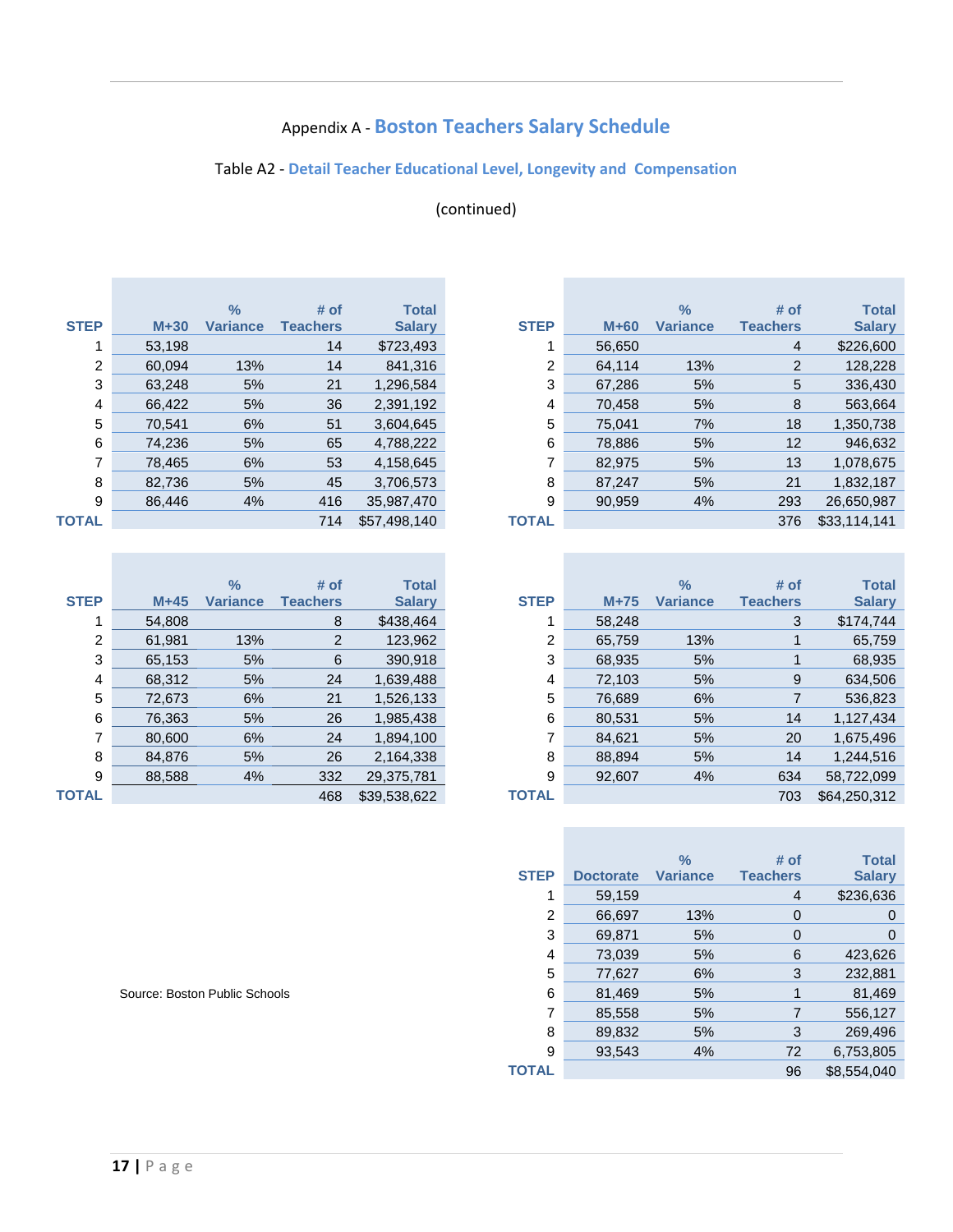## Appendix B **- Teacher Compensation Scenarios**

## **BPS Teacher Compensation Scenario Data as of November 2010**

|                                    | <b>Teacher with</b><br><b>Bachelors S1</b> | <b>Teacher with a</b><br><b>Bachelors S9</b> | <b>Teacher with</b><br>a Masters S9 | <b>Masters</b><br>+75 S9 |
|------------------------------------|--------------------------------------------|----------------------------------------------|-------------------------------------|--------------------------|
| Salary base *                      | \$46,754                                   | \$77.913                                     | \$82,178                            | \$92,607                 |
|                                    |                                            |                                              |                                     |                          |
| Harvard Pilgrim HMO Family Plan    | \$15,690                                   | \$15,690                                     | \$15,690                            | \$15,690                 |
| Health & Welfare                   | \$1,423                                    | \$1,423                                      | \$1,423                             | \$1,423                  |
|                                    |                                            |                                              |                                     |                          |
| Career Award Average               | 0                                          | \$1,623                                      | \$1,623                             | \$1,623                  |
|                                    |                                            |                                              |                                     |                          |
| Board Certification +4%            | \$1,870                                    | \$3,117                                      | \$3,287                             | \$3,704                  |
|                                    |                                            |                                              |                                     |                          |
| New Teacher Developer NTD +5%      | $\mathbf 0$                                | \$3,896                                      | \$4.109                             | \$4,630                  |
|                                    |                                            |                                              |                                     |                          |
| <b>Total Possible Compensation</b> | \$65,737                                   | \$103,661                                    | \$108,310                           | \$119,677                |
|                                    |                                            |                                              |                                     |                          |

\* Salary base is from step 9 of the educational category as that is where the majority of teachers fall.

| Over Base<br>Compensation ( '<br>' otal C | 6% | 0%<br> | ററ<br>. .<br>- | 2%<br>29<br>- J.Z |
|-------------------------------------------|----|--------|----------------|-------------------|
|                                           |    |        |                |                   |

# **Other Possible Differentials Depending on Position**

A BPS teacher salary may also grow by adding differentials or extra pay for extended work time for programs such as the McKinley and Project Promise. Extra compensation occurs also if a planning period is missed by a teacher at the request of the principal to cover another teacher absence for a course or subject. Extra pay is also granted for new teacher development that provides mentor teachers who are compensated for extra work. Board certification is also a differential that adds pay to the base salary. Below is a list of those optional differentials.

> Overtime McKinley Differential Project Promise SPED **Differential** Pilot School Extended Time Extended Learning Class Coverage Missed Planning and Development Periods Missed SPED Admin Periods 10% Over Base Salary NTD 15% Over Base Salary NTD

Source: BPS & BTU Contract 9/1/06 - 8/31/10 and Salary Schedule. BPS Finance Office and City of Boston Budget Office.